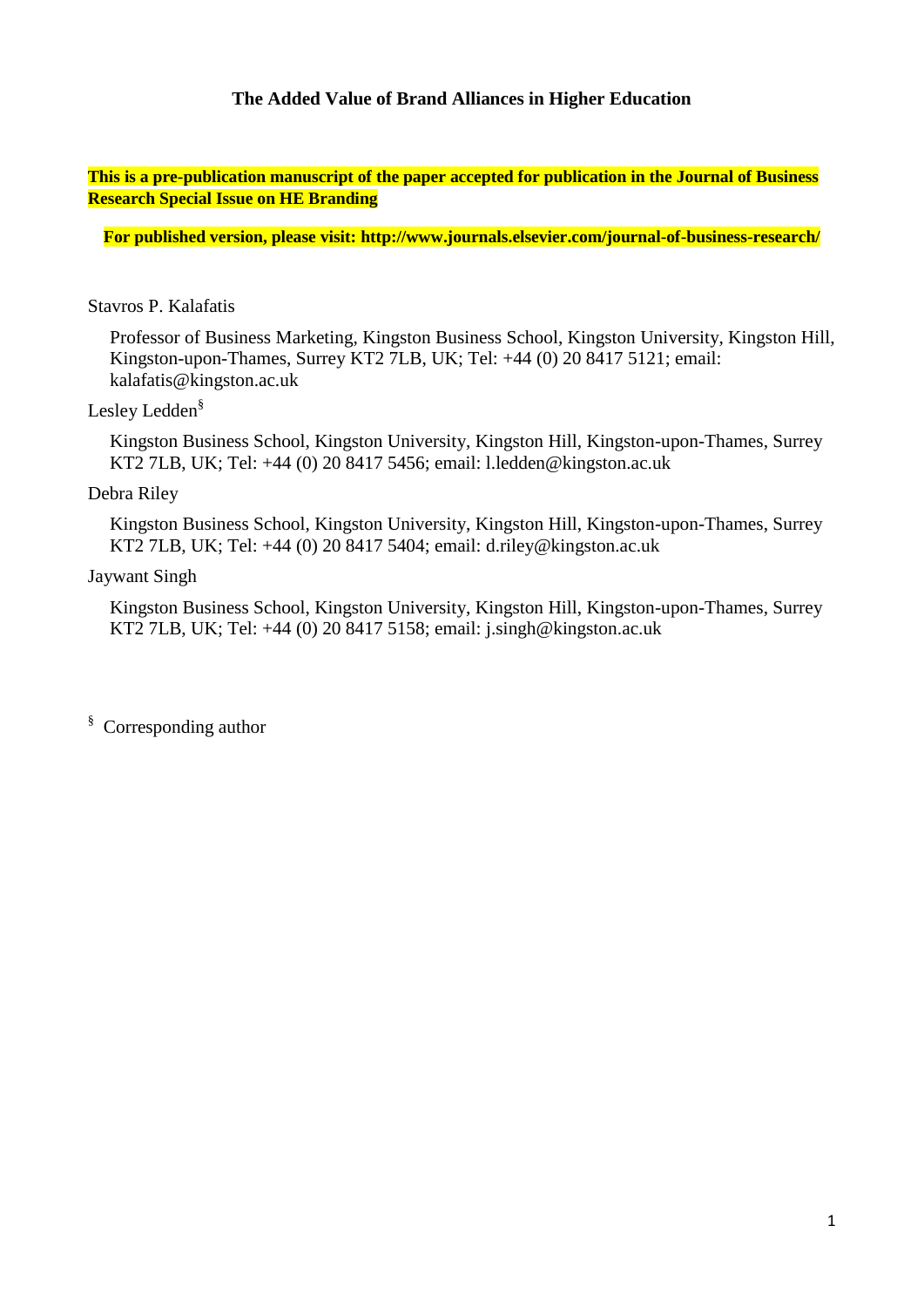### **Abstract**

This study examines perceptions of brand alliances, in the form of dual degrees, between UK universities. Signalling theory and attitude accessibility are applied to test for evidence of added value of dual degrees bearing the names of two universities compared to single degrees. The results support the main hypothesis that perceptions of added value of a dual degree initiated by a high (low) ranked context university decline (increase) in line with the ranking of a lower (higher) rank partner university. The findings reveal interaction effects between the rank position of the initiating university and the evaluation criteria. Name-order effects explain the higher perceived value of a dual degree between high-and-low ranked universities compared to a dual degree between low-andhigh ranked universities. In addition to being the first study to examine brand alliances in the UK HE domain, the study makes a number of contributions to the general brand alliance literature and provides managerial guidelines.

### **Keywords:**

Higher Education Brand alliances Value perceptions Signalling theory Attitude accessibility Name-order effects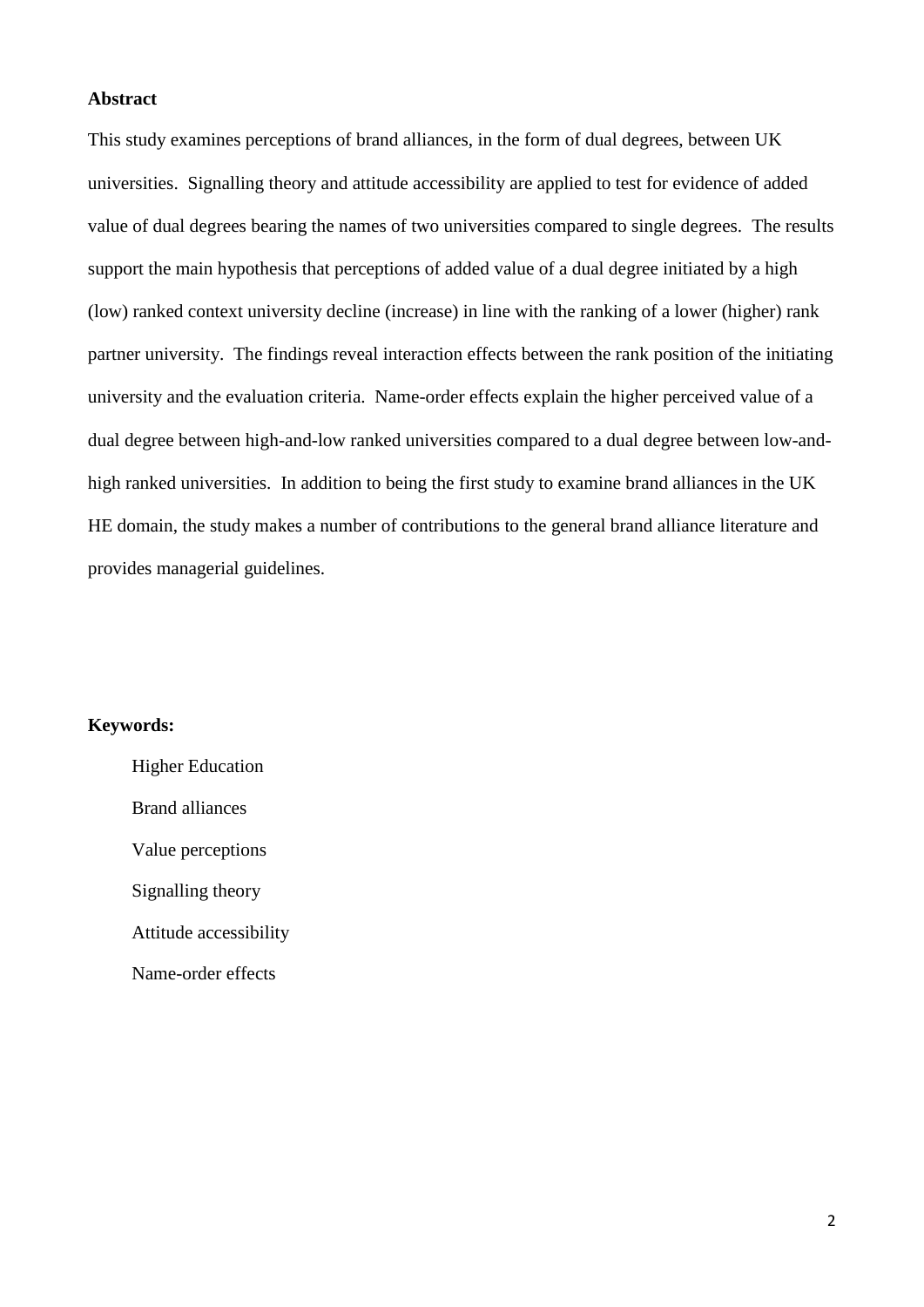### **1. Introduction**

Growing competition and globalisation, reduced government funding, and increased efforts to recruit international students have fuelled the 'marketisation' of the UK higher education. The adoption of business models by universities has proponents and detractors (see debate in Curtis, Abratt and Minor, 2009 and Hemsley-Brown and Goonawardana, 2007). The former contend that marketisation provides an appropriate platform for universities to engage with university audiences (Carvalho and Mota, 2010; Ng and Forbes, 2009), while the latter claim the resulting commoditisation of education results in an instrumental view of education (Gibbs, 2002 and 2007; Molesworth, Nixon and Scullion, 2009). This study does not address this debate and accepts the adoption of commercial practices by UK universities (Brookes, 2003; Chapleo, 2010a; Curtis et al., 2009; Melewar and Akel, 2005; Wæraas and Solbakk, 2009). The research focuses on branding as a strategy to create competitive advantage and manage the global and governmental challenges facing the UK higher education (HE) sector (Hemsley-Brown and Goonawardana, 2007; Pinar, Trapp, Girard and Boyt, 2011).

There are a number of reviews on the relevance, management and effectiveness of branding in higher education (e.g., Bennett and Ali-Choudhury, 2009; Chapleo, 2011; Hemsley-Brown and Goonawardana, 2007; Hemsley-Brown and Oplatka, 2006; Khanna, Jacob and Yadav, 2014; Pinar et al., 2011). Although the growing importance of branding in HE is recognised (see special issue of *Journal of Marketing for Higher Education* 2014), the paucity of empirical evidence is notable. Hemsley-Brown and Oplatka (2006; p. 333) conclude that 'although there have been a number of studies that examine image and reputation, the notion of branding has barely made its mark in higher education.' Hemsley-Brown and Goonawardana (2007; p. 943) state that 'the research on higher education branding is at a pioneer stage with much still needed both from an exploratory and strategic perspective' and Khanna et al. (2014; p. 124) emphasise the need to 'research the factors that help to create and build brands'. Although collaborative branding between HE organisations,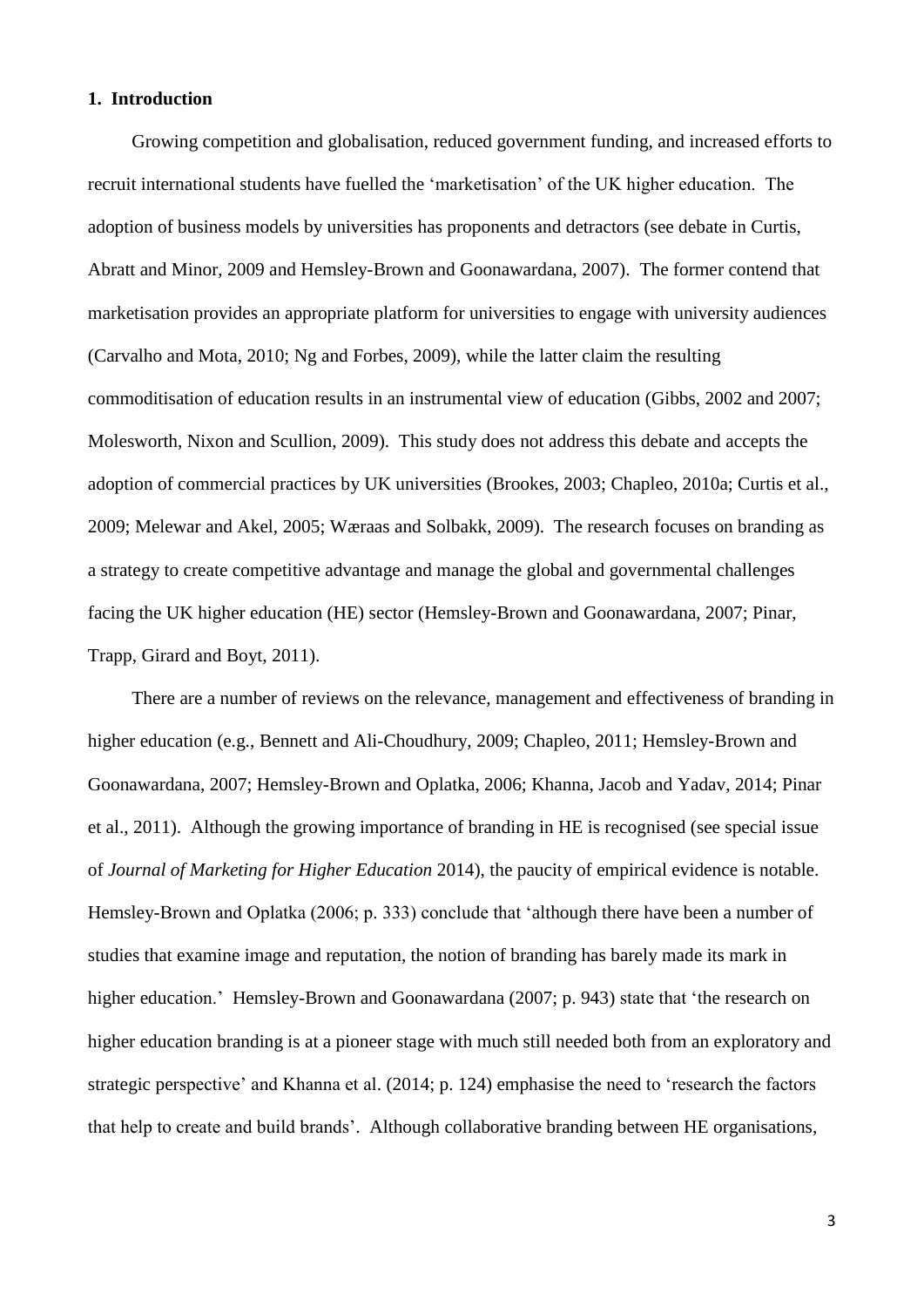(or between HE and commercial partners) is increasing in the UK and abroad, this area of strategic branding is overlooked by the nascent HE branding literature.

Brand alliance activities in higher education range from short term initiatives (e.g., Bath Spa University and Bath City Football Club co-advertising an event), to ongoing cause-brand alliances (e.g., Plymouth University and Brain Tumour Research) to co-branded product offerings (e.g., "The Producing Animation Course" created by Aardman Animation and University of the West of England). Universities choose to collaborate for many reasons, including curriculum innovation, increased mobility (of student and staff), improved reputation, adding value (in terms of experiences, content and outcomes) to student degrees, and market expansion. For example, Bournemouth University and the Arts University Bournemouth have a joint initiative to offer creative and technical expertise in multiple departments at both universities. The aim is to provide commercial outlets and links to industry for students, graduates and academic staff. Kingston University and Russian Presidential Academy of National Economy and Public Administration (RPANEPA) offer a joint MBA that provides students with an opportunity to gain a comparative understanding of business practices in the UK and Russia, encourage cross-fertilization of faculty, and expands the geographic reach of both institutions. Despite these market activities, only two scholarly references to brand alliances in higher education have been identified. Hemsley-Brown and Goonawardana (2007) discuss a brand alliance (in the form of collaborative promotional activities) between the British Council and UK universities. The effectiveness of these promotions is supported by students' use of material from the British Council website in their university applications. Chan and Cheng (2012) investigate Hong Kong universities co-branding with hotels, finding a strong correlation between the perceived fit of the brands and consumer evaluations of the alliance. This relationship increases with an individual's familiarity with the brands. The focus of the current study is on brand alliances that lead to dual (also referred to as joint) degrees, i.e. degrees awarded by and bearing the names of more than one university.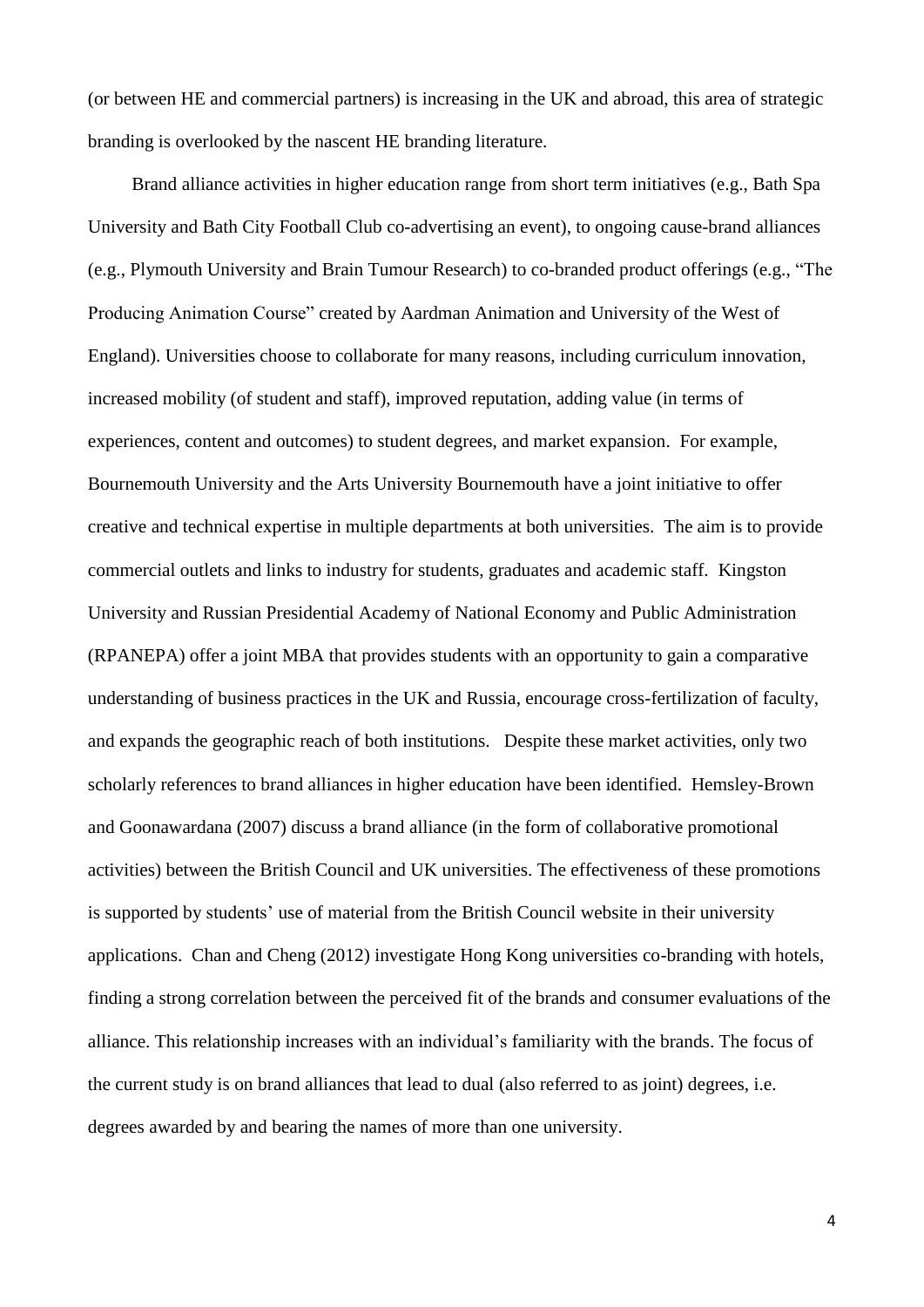Dual degrees have risen in response to shifts in students' needs and changes to the economic environment and are found on the websites of many UK Universities; for example, Aston Business School, Anglia Ruskin University, Coventry University, Kings College London, LSE, University of Aberdeen Business School, and University of Kent. Accepting that the primary aim of universities is to create value for students (Chung and McLarney, 2000), this paper compares and contrasts perceptions of value from a single degree (no brand alliance) with those of a comparable dual degree (brand alliance) in two studies. The research makes three important contributions. First, the studies offer empirical evidence for brand alliance perceptions in HE, conceptually linking the university's brand equity (approximated through national rankings) to the value perceptions of its customer base. The study applies seven equity levels of alliance pairing, as compared to the traditional high/low dichotomy of most research (e.g., Washburn, Till & Priluck, 2004). The results reveal substantive difference between levels and suggest that over-simplified brand equity pairings (such as high vs low) can lead to confounding effects. Second, although added value is often cited as a principal reason for pursuing a brand alliance (Erevelles, Horton and Fukawa 2008; Helmig, Huber and Leeflang 2008; Norris, 1992), it received little research attention. The current study addresses this gap. Finally, the paper takes a multidimensional view of brand alliances, examining individual elements of customer value. Only two studies of brand alliances have used multidimensional measures to date (James, Lyman and Foreman 2006; Kalafatis, Riley and Singh, 2014). Considering multiple dimensions allows for a more nuanced view of the alliance, in keeping with literature on brand personality and brand equity, which highlight the multiple components of a brand (Aaker, 1997; Keller, 1993).

The article proceeds as follows. Following this introduction, Section 2 describes the conceptual framework for assessing a university dual degree and presents the underlying hypotheses, starting with a discussion of the literature on brand alliances. Section 3 outlines the two studies and Section 4 presents the analysis of value perceptions of the single and dual degree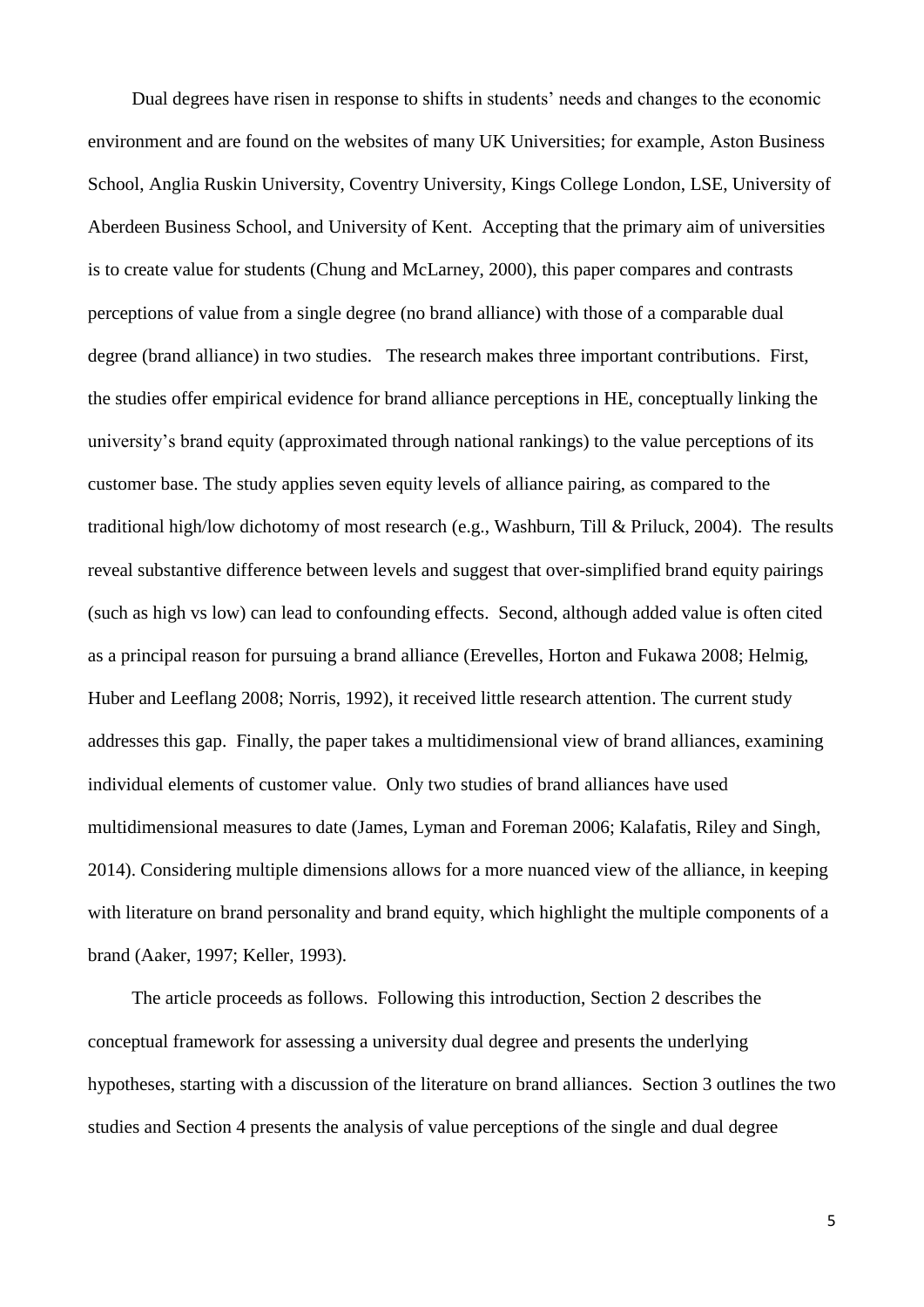offering for the collaborating universities. The paper closes with a summary discussion and outlines implications for marketing theory and practice.

#### **2.0 Theoretical background and conceptual development**

#### *2.1 Brand Alliances*

The literature identifies various forms of brand alliances such as joint sales promotions, advertising alliances that feature two brands together in an advertisement, bundled offerings where two or more products are offered together for a special price, ingredient branding where two brands at different value chain steps label a product jointly (e.g., IBM and Intel), and horizontal cobranding, where a new product is branded by two producers at the same step in the value chain (Helmig, Huber and Leeflang, 2007). There is debate among authors as to whether a brand alliance must include both a physical and symbolic association of brand names (Rao and Rueckert, 1994; Erevelles et al., 2008). Although some authors apply a strict nomenclature for co-brands vs brand alliances, the majority of studies consider the terms to be equivalent. This study considers a product offering (the dual degree) co-branded and promoted by both partners. The terms brand alliance and co-brand are used interchangeably in this research.

Research on brand alliances starts with conceptual work highlighting the potential benefits (Norris, 1993) and quickly moves to the mental processes that drive brand evaluations (Hillyer and Tikoo, 1995; Rao and Ruekert, 1994). Subsequent empirical research draws from a number of different theoretical frameworks to explore how consumers form perceptions of a brand alliance; including composite concept formation (Park, Jun and Shocker, 1996), information integration theory and attitude accessibility (e.g., Simonin and Ruth, 1998), signalling theory (e.g., Rao, Qu and Ruekert, 1999), associative memory networks (e.g., Samu, Krishnan and Smith, 1999) and adaptive learning (e.g., Cunha, Forehand and Angle, 2015). As signalling theory, information integration theory, and associative memory networks represent the lion's share of empirical work on brand alliances, each domain is addressed briefly.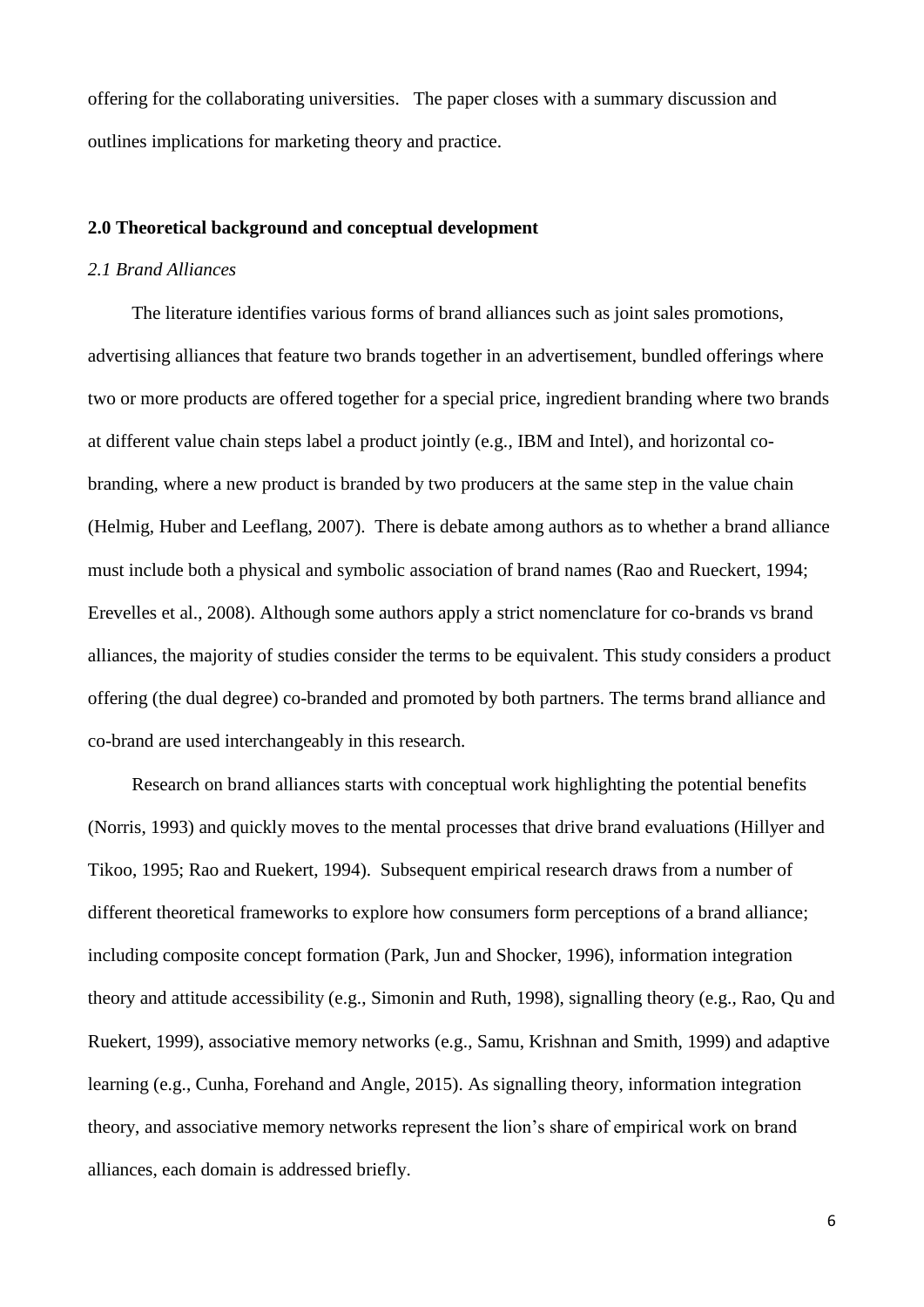Signalling theory explains how attitudes are formed in relation to unobservable product/service quality under conditions of information asymmetry. The buyer has less information about the product than the seller and therefore makes inferences about the unobservable quality of a product (e.g., durability, performance) from the information provided.

Quality information is signalled via low/high introductory price, warranties, money back guarantees, investment in reputation, volume of advertising, and brand name (see Kirmani and Rao, 2000 for a debate and classification of signals). The effectiveness of a quality signal hinges on consumer (and firm) perceptions that deception (i.e., claiming higher quality than is actually true) is economically unattractive. Rao et al. (1999) show that co-branded products provide an enhanced quality signal compared with single-branded products. A number of studies find enhanced perceptions for an unknown brand when paired with a well-known, high quality partner (Fang and Misra, 2002; Vaidyananthan and Aggarwal, 2000). McCarthy and Norris (1999) find that an enhanced quality signal is more often present for the weaker brand partner than for the stronger one. Gammoh, Voss and Chakraborty (2006) find that the signalling role of a strong brand partner varies depending on the strength of the co-branded product message and the degree of cognitive effort required. When cognitive requirements are low, and the information presented about the brand alliance is high, the stronger brand serves to endorse the veracity of the claims. When cognitive requirements are high and little additional information is present, the stronger partner signals quality/functionality for the lesser known brand. Voss and Gammoh (2004) examine the effect of multiple brand allies, finding that multiple allies do not increase quality perceptions of a partner brand over a single brand ally. Researchers explored the signalling effect of a brand alliance across marketing channels (Delgaldo-Ballester and Hernandez-Espallardo 2008), marketing actions (Fang, Gammoh and Voss, 2013; Besharat, 2010) and product categories (Desai and Keller, 2002; Lebar, Buehler, Keller, Sawicka, Aksehirili and Keith, 2005). Although not unequivocal, these studies find that a brand with high awareness and strong quality perceptions usually acts as a positive signal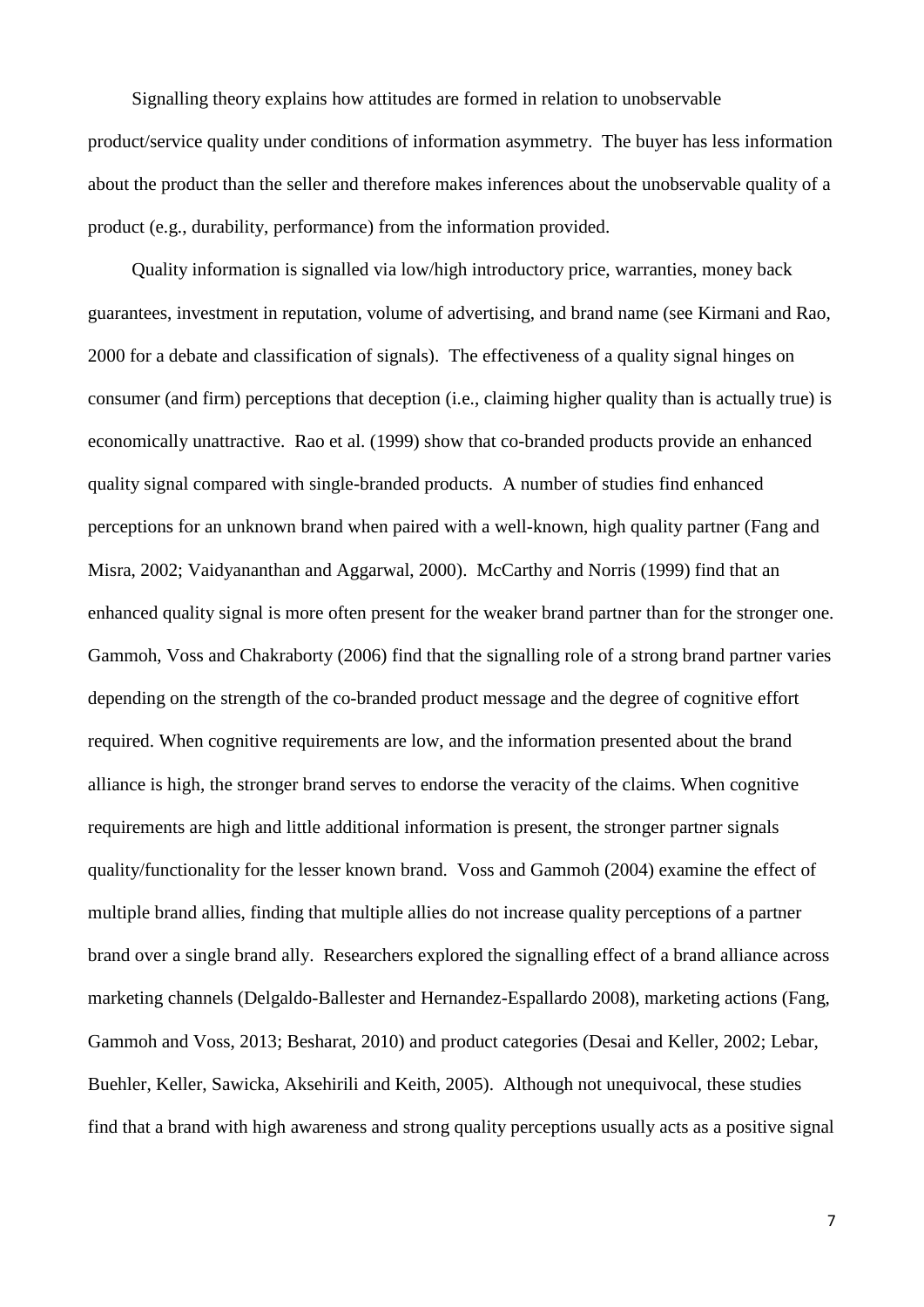to consumers, influencing perceptions of both the brand alliance offering and the lesser known partner brand.

Information integration theory describes the process by which attributes are combined in a weighted assessment to form beliefs or attitudes (Anderson, 1981). New attitudes or beliefs are formed or modified as people interpret, evaluate and integrate new information with pre-existing beliefs or attitudes. Attitudes toward an object, particularly if they are easily brought to mind, can affect an individual's perceptions with information processing biased in the direction implied by the attitude (Houston and Fazio, 1989). Attitude accessibility is by exposure to associated cues such as visual or verbal stimuli (Fazio, 1986). Drawing on models applied to brand extensions, Simonin and Ruth (1998) show that a brand alliance is positively influenced by positive prior attitudes toward each partner brand, as well as positive perception of the brand fit and the product fit of the partner brands. The term "fit" refers to customers' perceptions of the compatibility or similarity of the two product categories and the brand concepts of the partner brands. In addition, attitudes toward the alliance spill over and influence post-exposure attitudes toward the partner brands. Although less familiar brands have a weaker influence on the attitude formed by consumers towards the cobranded product, they receive a greater spillover from the brand alliance than does the stronger, more familiar brand. Simonin and Ruth's model is widely replicated and extended to consider additional factors such as country of origin effects (Bluehelhuber, Carter and Lambe, 2007), product-brand fit (Bouten, Snelders and Hultink, 2011), product involvement (Huber, 2005) and buyer characteristics (Helmig et al., 2008). Overall, these studies suggest that a brand alliance is more successful if there is high awareness and high perceived quality of the partner brands and if the fit between the partner brands and their product categories is high.

In contrast to a focus on signalling or salience as the trigger for developing brand associations, associative network models propose that concepts linked in memory form both direct connections with one another and indirect secondary connections with other shared associations (Anderson and Bower, 1973). Associative network models explain why a new brand might link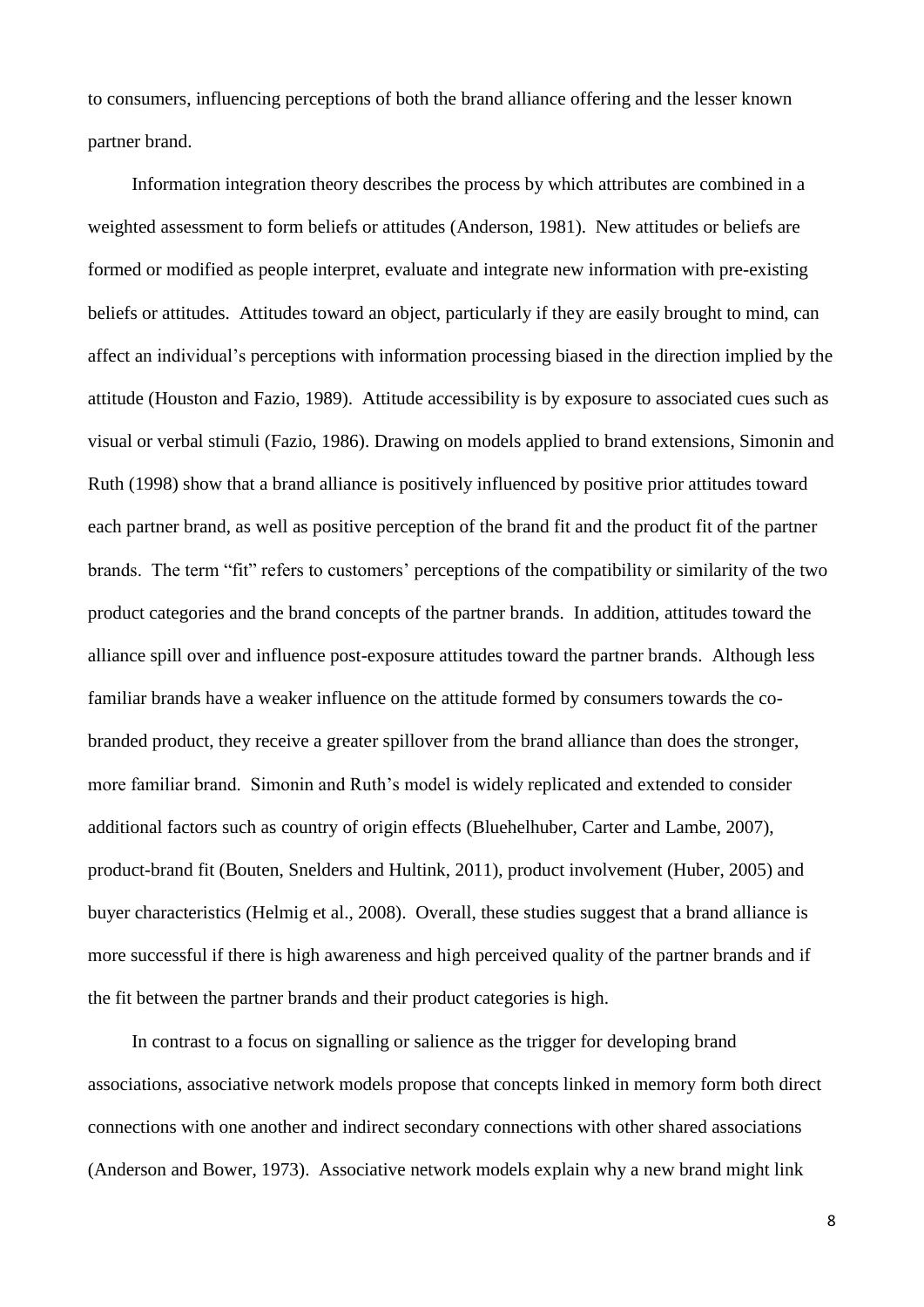with external actors (such as other brands, events, causes, people, etc.) that already possess valued associations in the hope that these associations will transfer to the new brand (Keller, 2003). In the context of brand alliances, research shows such transfers between partners do not appear to require in-depth deliberation (Galli and Gorn, 2011) and can result in positive (Park, Milberg and Lawson, 1991) or negative (Voltolato and Unnava, 2006) associations. Associative network models assume that partnerships between brands disproportionally affect the less-known brand since it is relatively empty of associations and is primed to receive them from an established brand (Levin and Levin, 2000, Washburn, Till and Priluck, 2000 & 2004). An alternative model of association development, adaptive learning, proposes that each partner brand may influence the degree to which the other brand is seen as responsible for the benefits the new co-branded product delivers, and could cause a dominant established brand to undermine the benefits of co-branding for the less-known brand (Cunha et al., 2015).

### *2.2. Conceptual framework and hypotheses*

This study is grounded on attitude accessibility and signalling theory and the underpinning concept is students' perceptions of value. We denote the university that initiates an alliance leading to a dual degree as the context brand and the collaborating university as the partner. According to Doyle and Stern (2006, p. 166) 'Added values – the subjective beliefs of customers – are at the heart of building successful brands ... or the level of perceived quality compared to competitors is one of the main characteristics of a successful brand'. This study proposes that value perceptions of a successful dual degree (brand alliance) are significantly higher (added value) to those of an equivalent degree offered by the context university. Attitude accessibility theory asserts that a quality assessment is based on salient brand attitudes that are easily accessible by the target audience. Gray, Fam and Llanes (2003; p.109) argue that 'Universities need to understand ...the perceived value of core and augmented elements of their offerings if they are to develop globalised brands'. Pinar et al. (2011) place students' perceptions of value at the nucleus of their university brand ecosystem framework. They consider perceptions of value to be derived from core (e.g.,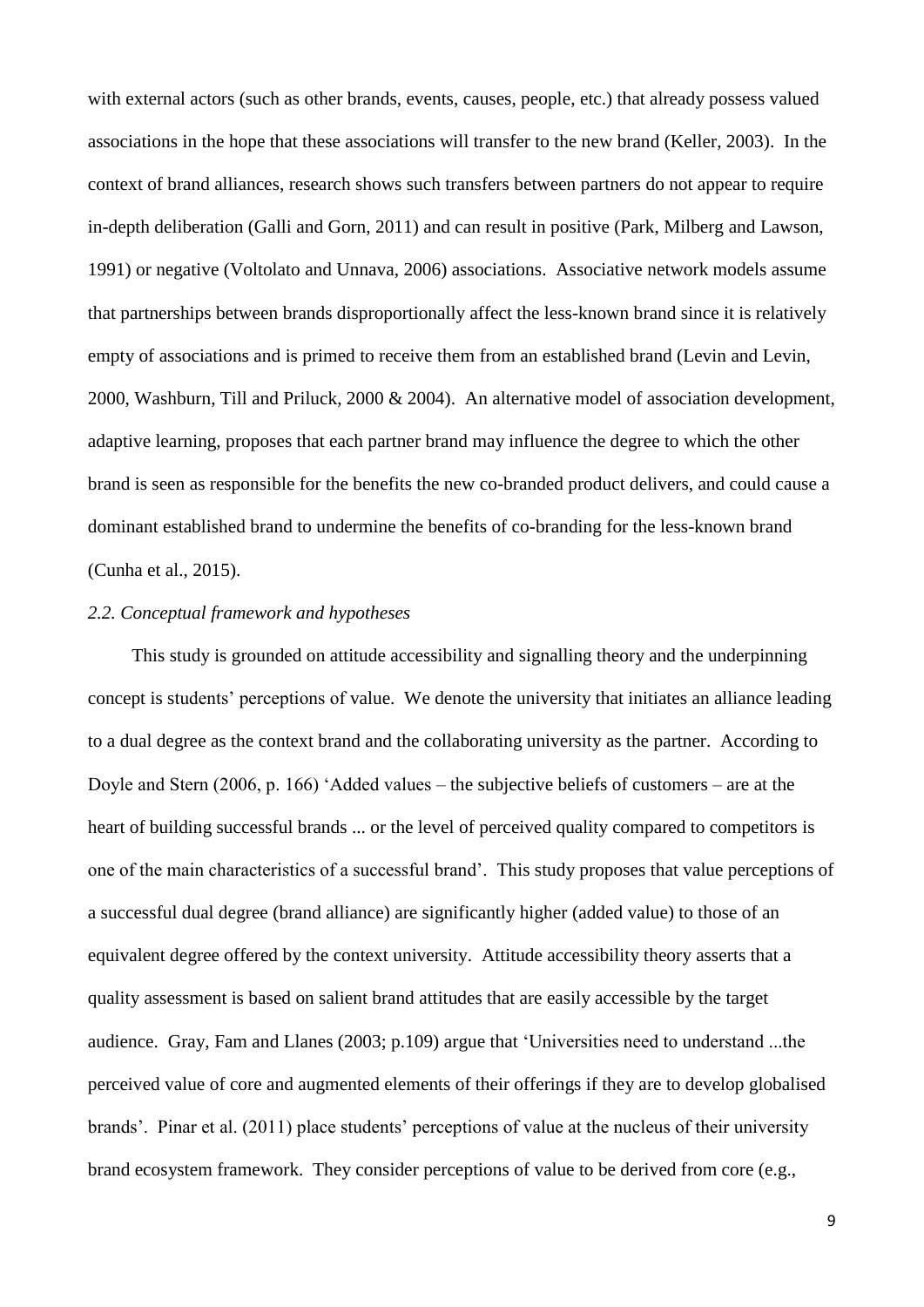teaching and learning), augmented (e.g., social activities) and supporting (e.g., family and employers) elements.

Studies of perceived value converge on the view that the construct comprises two components, benefits and sacrifices (Babin and James, 2010; Woodall, 2003; Zeithaml, 1988), each representing a number of dimensions (Babin and James, 2010; Sánchez-Fernández and Iniesta-Bonillo, 2007 & 2009). Drawing on these studies, we conceptualise value in terms of five benefits: functional, emotional, epistemic, social and image; and two sacrifices, i.e. time and money (Ledden, Kalafatis and Samouel, 2007; Ledden, Kalafatis and Mathioudakis, 2011). Functional value represents benefits associated with employment and career goals; emotional value accounts for the sense of pride and self-achievement in taking a degree; epistemic value reflects learning and knowledge acquisition; social value is derived from the views of important others such as family, friends and future employers; and image value is the reputational benefit from studying at a highly regarded university. Time sacrifice is the loss of time to spend on pleasure activities, and monetary sacrifice relates to financial costs such as fees, accommodation and textbooks.

The problem facing prospective students is lack of information about the quality of the dual degree (information asymmetry). The rankings of the context and partner universities act as proxy signals of their respective brand equity and provide the assessment platform for the quality of the dual degree. Rankings have been shown to be the most reliable measure of a university's brand equity, as opposed to softer brand metrics (Bunzel, 2007; Chapleo, 2010b and 2011). Brand alliances between high equity brands are more likely to be successful (e.g., Simonin and Ruth, 1998; Washburn et al., 2000 and 2004), thus leading to the following hypotheses:

H1a: Perceptions of the *added* value of a dual degree initiated by a high ranked context university decline in line with the ranking of a lower rank partner university.

H1b: Perceptions of the *added* value of a dual degree initiated by a low ranked context university increase in line with the ranking of a higher rank partner university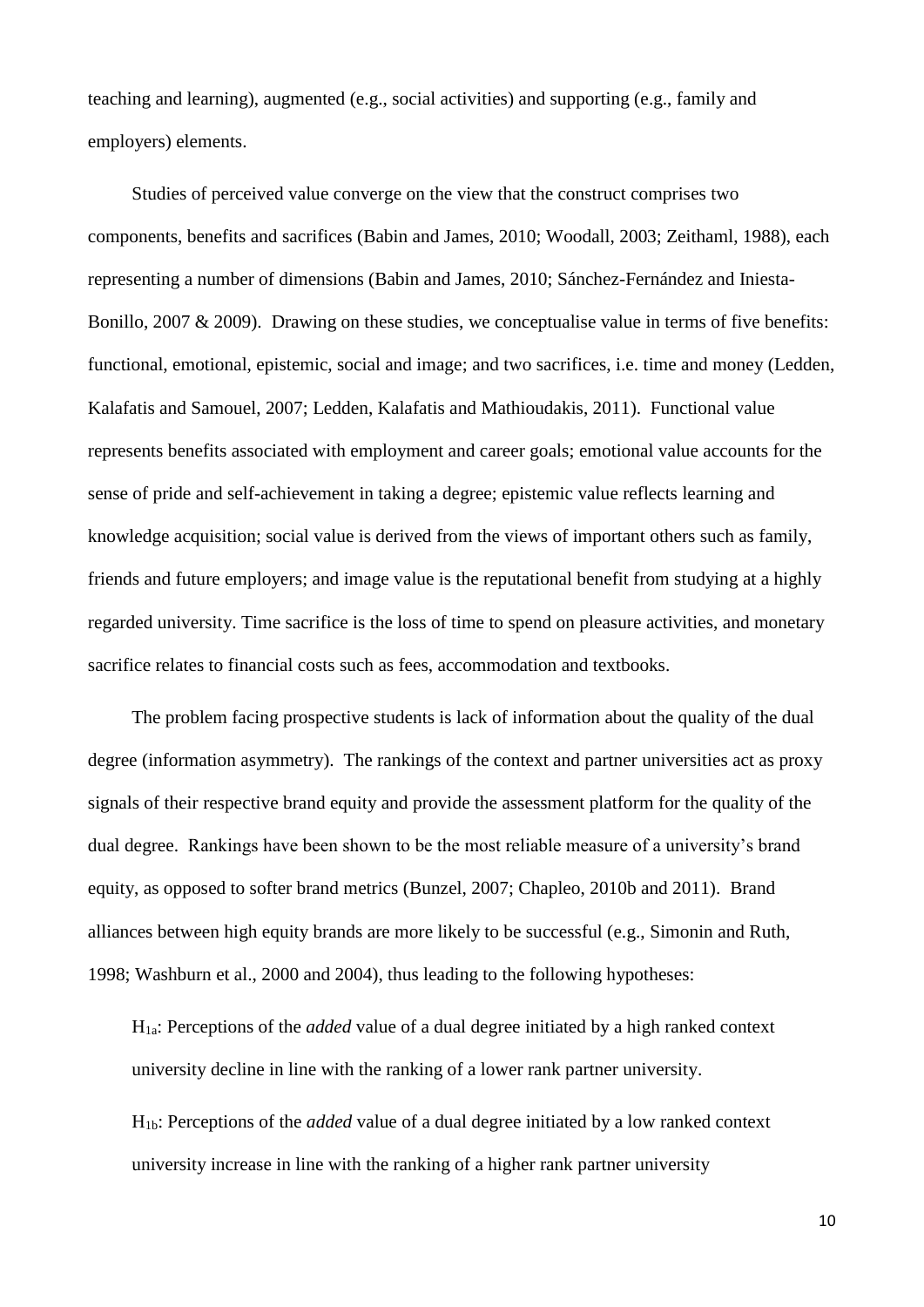We attempt to delineate the above hypotheses by comparing perceptions of added value in brand alliances between transposed cluster memberships, e.g. highest with lowest vs lowest with highest rank partnerships. Two streams of research inform our deliberations. The first is grounded in primacy effects. Studies of composite branding (Park et al., 1996) and ingredient co-branding (Desai and Keller, 2002; Venkatesh and Mahajan, 1997) suggest that the order of brand presentation (e.g. A-B vs B-A) influences customer perceptions. However in both co-branding formats, one brand has clear ownership of the product; for example, "Godiva cake mix by Slim-Fast" (Park et al., 1996) and "Tide detergent with Irish Spring scented bath soap" (Desai and Keller, 2002). This header + modifier approach does not apply when two brands are equally presented. More recently, Li and He (2013) argue that the order of presentation signals the relative power, responsibilities, and control of partner brands in an alliance, with the first brand having stronger signalling power. Arguing that normal practice dictates that the stronger more dominant brand precedes the other, they find a moderating effect of brand order on consumer attitudes to partners in international brand alliances. Consequently we expect differential evaluations of brand alliances depending on the presentation of the rank order of the partner universities. For a given alliance, perceptions will be higher when the name of the higher rather than the lower ranked university is presented first. However, this prediction is based on research focusing on overall evaluations rather than value added in brand alliances.

A review of research on the impact of asymmetrical brand alliances helps refine the above supposition. Kalafatis, Remizova, Riley and Singh (2012) examine how partners in a brand alliance accrue economic, functional and psychological benefits and find that in higher-lower equity partnerships, the lower equity brand benefits comparatively more than then higher equity partner. In a series of studies, Levin and colleagues highlight the potential transfer of consumer affect from a high quality brand to a low quality brand (Levin et al., 1996; Levin and Levin, 2000, Levin, 2002). Washburn et al. (2004) suggests that when consumer co-branding partners are at different equity levels, the lower brand benefits more from the alliance because it has more upward potential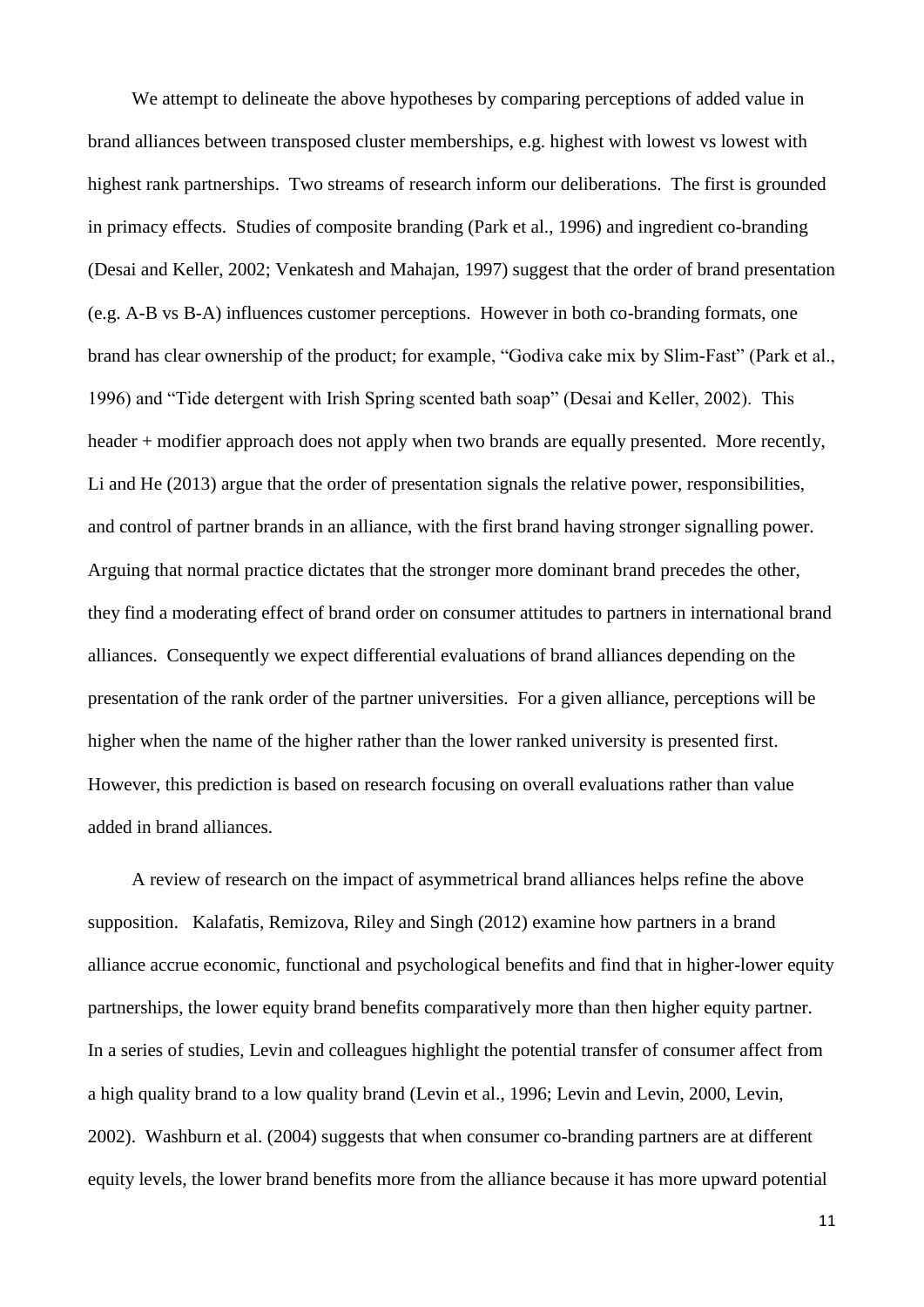than the stronger partner. Therefore, we hypothesise that the contribution (i.e., added value as a result of an alliance) of a lower ranked university to a single degree offered by a higher ranked university will be lower compared to the corresponding contribution of a higher ranked university to a single degree offered by a lower ranked university. This leads to:

H2: Perceptions of the *added* value of a dual degree between the higher (context) - lower (partner) are lower than those for the lower (context) - higher (partner).

#### **3. Method**

#### *3.1 Research Design*

This research takes an experimental approach in order to provide comparable information of value perceptions from a single (degree awarded by the context university) and a dual award (a similar degree awarded jointly by the context and partner universities). Differences in value perceptions between the single and dual degrees represent the incremental contribution of the brand alliance. Two studies are undertaken: study 1 tests the added value of a high ranked context university with a lower ranking partner  $(H_{1a})$ , and study 2 tests the added value of a low ranked university with a higher ranked partner  $(H_{1b})$ . Data from both studies are used to test  $H_2$ . The UK educational domain represents the research setting and, at the time of the studies, official statistics listed 161 Universities [\(https://www.hesa.ac.uk/component/heicontacts/\)](https://www.hesa.ac.uk/component/heicontacts/). Creating brand alliances between all universities is not feasible and therefore simplification is sought through cluster analysis using information from the widely accepted The Guardian University League Table 2015 guide [\(http://www.theguardian.com/education/ng-interactive/2014/jun/02/university-league-tables-](http://www.theguardian.com/education/ng-interactive/2014/jun/02/university-league-tables-2015-the-complete-list)[2015-the-complete-list\)](http://www.theguardian.com/education/ng-interactive/2014/jun/02/university-league-tables-2015-the-complete-list). The position of each university in the table is based on the following criteria: satisfaction with the course; satisfaction with teaching; satisfaction with feedback; student to staff ratio; spend per student/10; average entry tariff; value added score/10; and career after 6 months. Devised as a composite score, ranking reflect the reputation/brand equity of the subject universities.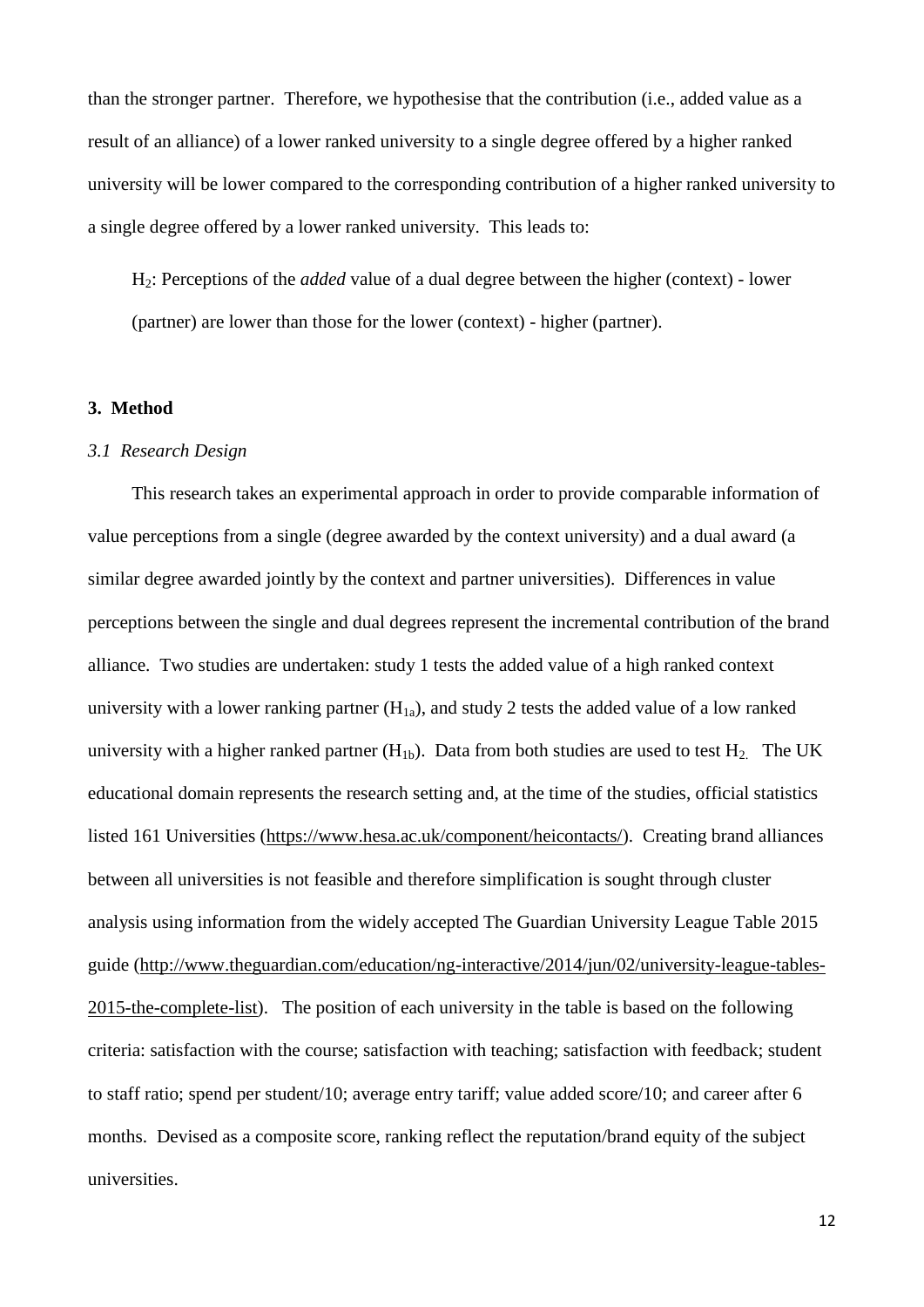Cluster analysis is applied to overall university rather than subject specific data as a mechanism for creating homogeneous ranking groupings. Using the Calinski/Harabasz pseudo-F (the largest pseudo-F value) and Duda/Hart (large Je(2)/Je(1) and small pseudo-T-squared values) as the stopping rules, Table 1 indicates a 10 cluster solution. Multiple comparisons of the clustering criteria lead to a seven cluster simplification (the maximum number of sub-grouping for any criterion was seven). Universities within a cluster have similar attribute profiles and cluster membership denotes universities with high level of brand fit.

### Table 1 here

Table 2 provides information of cluster size and indicative membership. Clusters 1 and 7 represent universities with the correspondingly highest and lowest scores in The Guardian criteria and in the remainder of this paper we use the term 'rank' instead of 'cluster'.

### Table 2 here

For study 1, respondents were initially asked to review the list of universities in rank 1 and select the most familiar – the context university. The following statement was inserted prior to inviting answers to questions related to the expected value of the (single) degree from the context university: 'We would like you to consider the value of getting a degree from  $\alpha$  ame of the context university>'. The responses represent perceptions for the single degree.

In order to form the dual degree scenario, respondents were then randomly directed to one of the seven ranks and asked to select the most familiar university (note: if a respondent was assigned rank 1 the originally selected context university was excluded from the list). Prior to answering questions related to the value of the dual degree the following statement appeared: 'Imagine that  $\alpha$  <name of the context university and  $\alpha$  and  $\alpha$  and  $\alpha$  the partner university are working together to offer a joint honours degree. The degree course will be innovative, interdisciplinary and will utilise the resources of both universities. We would like you to think about the added (or reduced) value of such a joint degree programme, compared to the single degree from <name of the context university>'. The process was repeated for another randomly selected rank. In summary, each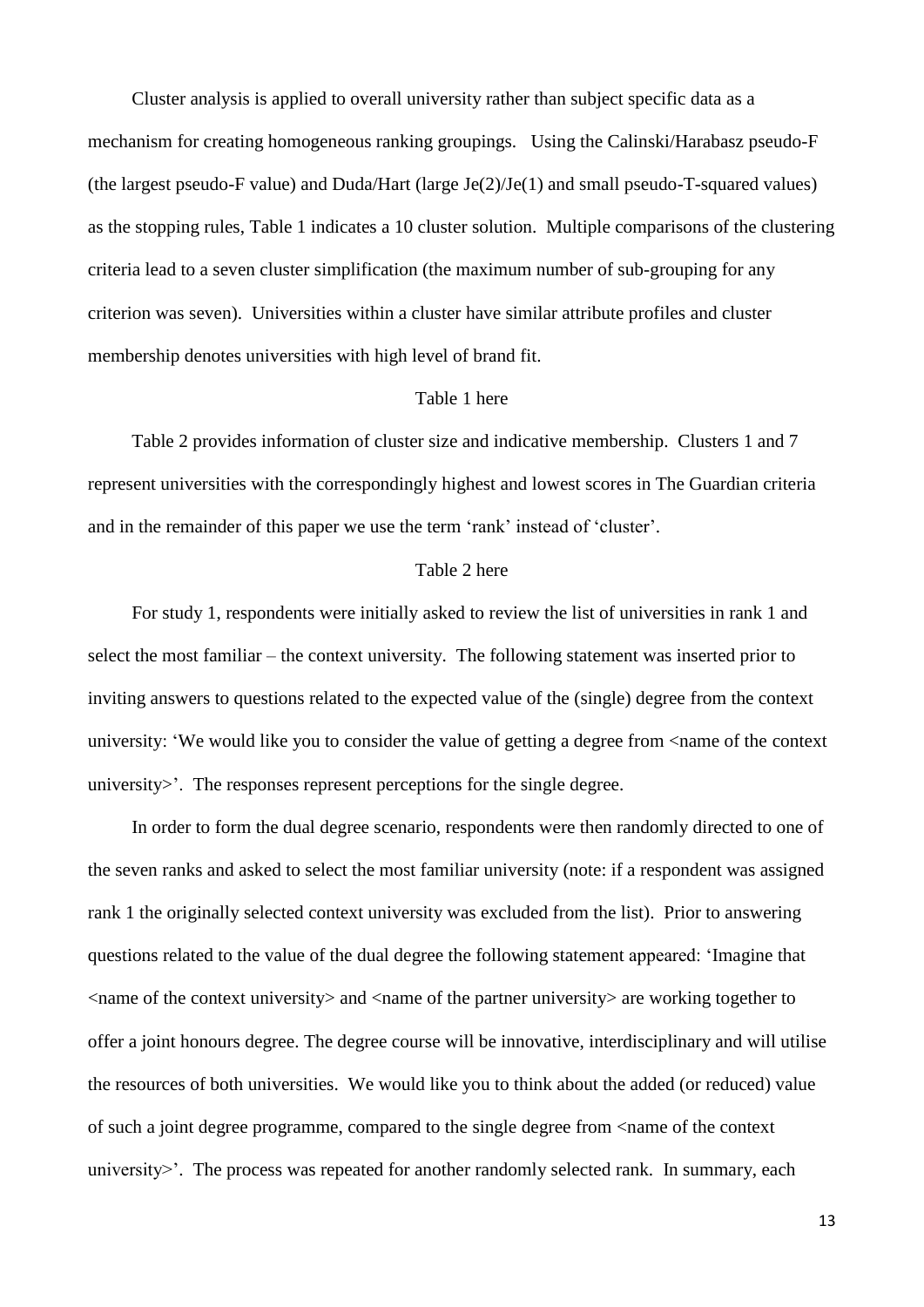respondent provided answers to a single degree awarded from the context rank 1 university and similar dual degrees between the context and partner universities randomly selected from two of the seven ranks. In this respect all answers are 'anchored' on a university from rank 1. In study 2, the process above was then replicated with a different sample using a rank 7 university as the context university.

#### *3.2 Sampling, data collection and measures and measurements*

To ensure familiarity, the population comprises individuals enrolled in or completed (within a period of three years prior to this study) a degree (undergraduate or postgraduate) from a UK university. Using an appropriate sampling frame from a specialist list broker, the data were collected through a web-based self-completion survey (Dillman, Smyth and Christina, 2009). Table 3 shows that the samples of the two studies are broadly comparable and confirms that minimum analytical requirements are met.

### Table 3 here

The value dimensions are operationalised using scales developed specifically for the educational context and whose psychometric properties are confirmed in previous studies (Ledden et al., 2007 and 2011). Appendix 1 contains the wording of the items for single degree and dual (brand alliance) degrees. For a single degree we use 0 (strongly disagree) to 10 (strongly agree). For the added value of dual degrees, we ask identical questions, with a scale of 0 to -10 (for worse than the context university alone) and  $0$  to  $+10$  (for better than the context university alone). The single degree measures set the benchmark which is adjusted up (value is added) or down (value is destroyed) for the joint degree offering. Hence the potential value range for the joint degree spans from a worst case of -10 (for a single degree originally scored 0, less 10 for destroyed value) to a best case of +20 (for a single degree originally scored at 10, plus 10 for added value).

#### **4. Analysis**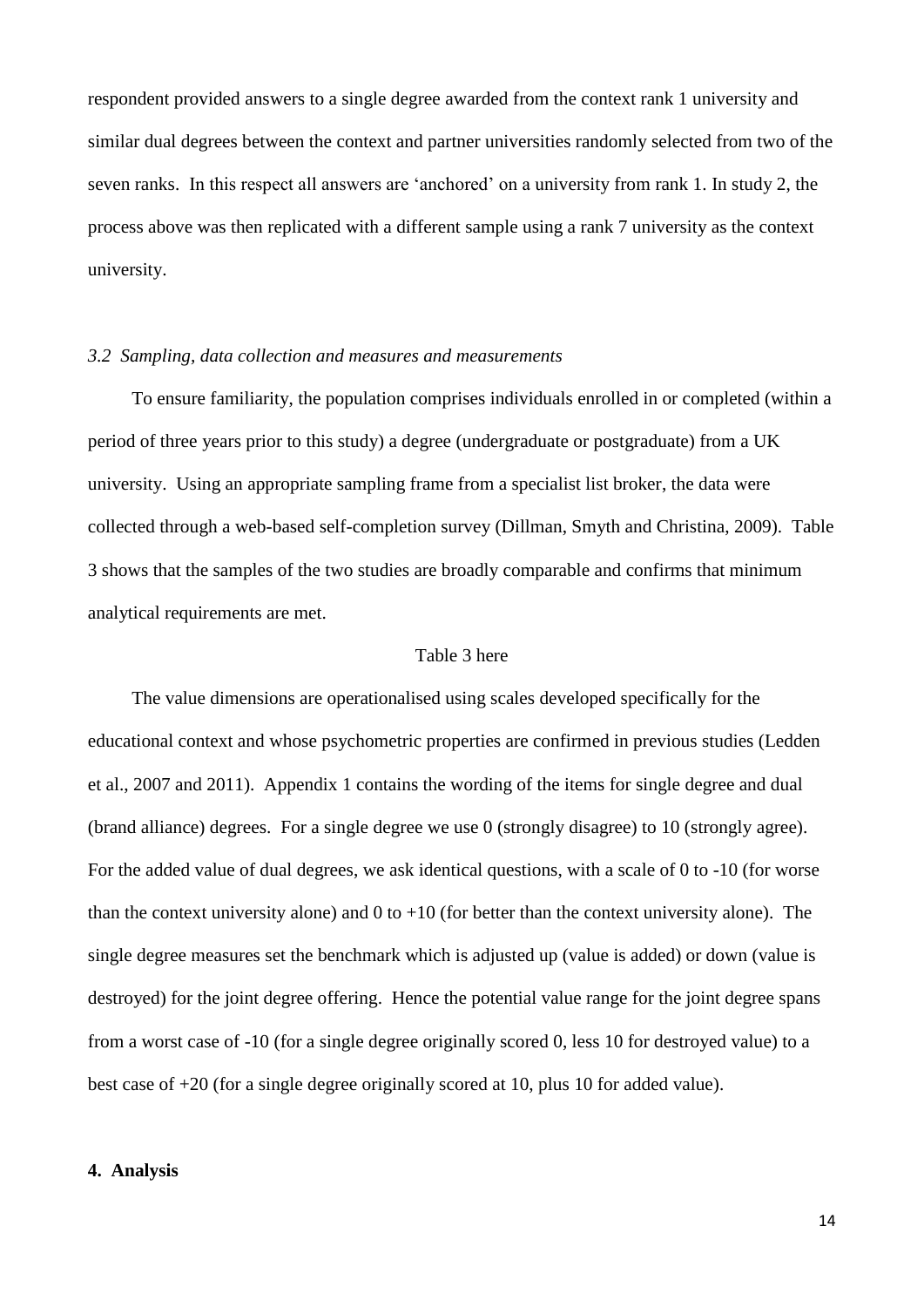# *4.1 Testing H1a*

Table 4 confirms the psychometric properties of the measures from study 1 (Fornell and Larcker, 1981). The CR (reliability) and AVE (convergent validity) values are correspondingly greater than 0.70 and 0.50 and the diagonal values are notably greater than the bivariate correlations (discriminant validity). We apply one-way MANOVA with planned contrasts treating a single degree (no brand alliance) as control. We achieve equivalence between single and dual degrees though random sampling of replies to a single degree. At the multivariate level the results show significant differences (Wilk's lambda= .544,  $F = 3.05$ ,  $df = 42$ , 922, sig. = .000) with all dimensions individually contributing to the results.

#### Table 4 here

Figure 1 presents the results of the planned contrasts and the patterns show considerable variation between the value dimensions. We discuss each dimension from the perspective of a rank 1 university. For functional value a brand alliance with another rank 1 university makes a positive contribution to the corresponding value of a single degree while an alliance with a rank 7 university is detrimental. All other alliances have no significant effect on perceptions of functional value from a single degree awarded by a rank 1 university. For the emotional and time dimensions of value perceptions are significantly enhanced when offering a dual degree with universities ranked 1 or 2 while all other collaborations make no significant contribution to a single degree. Increases in emotional value imply higher emotional benefits while those for time indicate willingness to sacrifice time-spend on leisure and family activities. The epistemic and image dimensions share similar patterns. Dual degrees with rank 1 to 4 universities significantly enhance perceptions of value while collaborations with rank 5 to 7 universities make no significant contribution to a single degree offered by a rank 1 university. For social value we observe significant contributions to a single degree by universities ranked 1 to 5 with the lower two ranks making no significant impact on perceptions of a single degree. Similar to functional, the pattern of mean values for monetary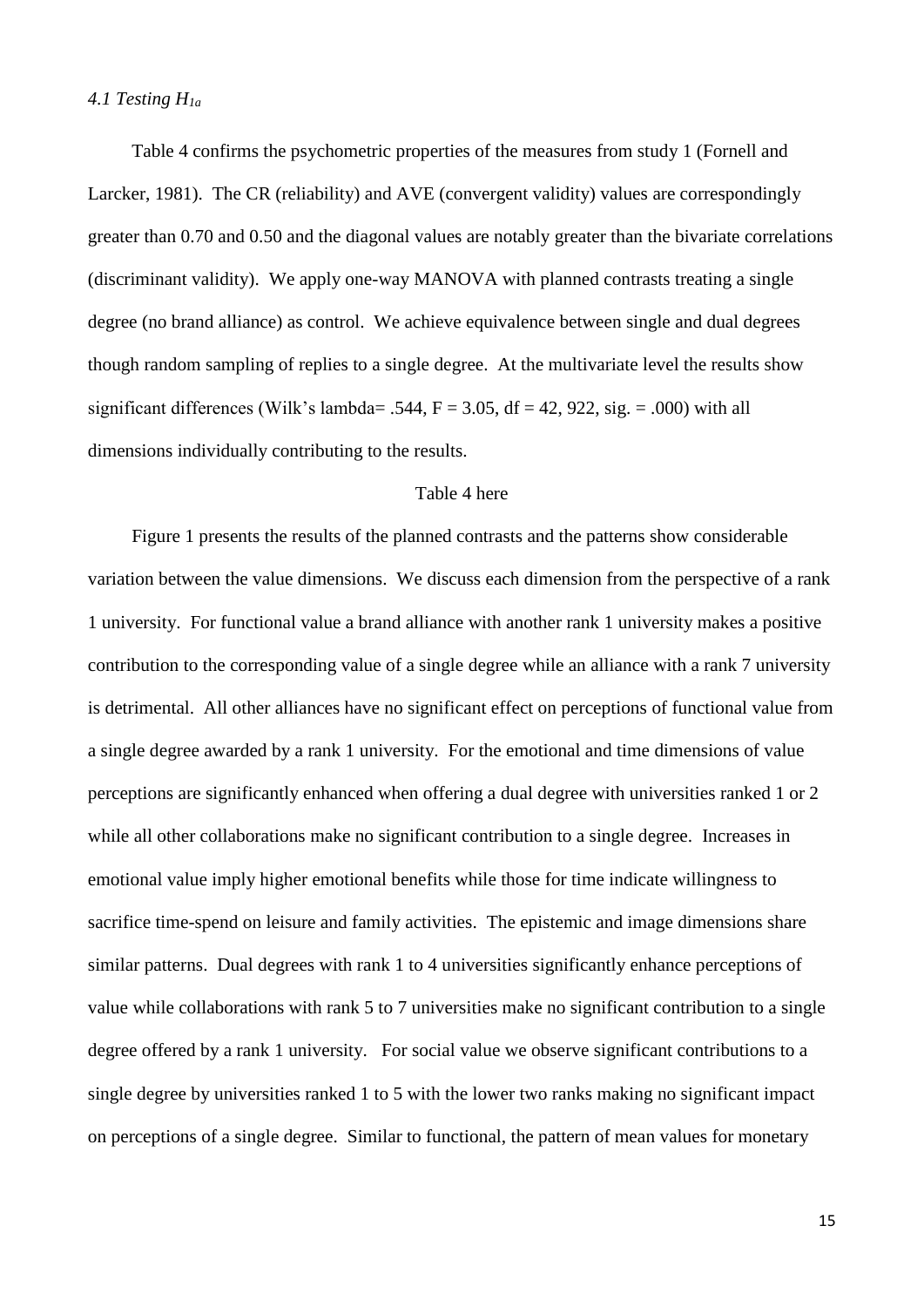sacrifice shows that additional monetary burden is justified only in the case of dual degrees with another rank 1 university.

# Figure 1 here

# *4.2 Testing H1b*

The same analytical approach is applied for  $H_{1b}$ . Table 5 confirms the psychometric properties of the measures and we find significant differences at multivariate level of analysis (Wilk's lambda= .673,  $F = 2.01$ ,  $df = 42$ , 955, sig. = .000) with all value dimensions contributing individually to the results (Table 7).

# Table 5 here

The pattern of the planned comparisons in Figure 2 shows uniformity across all the value dimensions. Dual degrees between a rank 7 university and those ranked 6 or 7 do not significantly improve perceptions of value across any of the dimensions, while dual degrees with universities ranked 1 to 5 make positive contributions over a single degree. A brand alliance with rank 1 university makes the greatest positive contribution across all dimensions to the corresponding value of a single degree, but is also seen as requiring the greatest time and money sacrifices. Interestingly, alliances with rank 2 universities make a smaller positive contribution to the single degree than alliances with a rank 3-5 university for functional, emotional, epistemic and image value. Social value followed a similar pattern, with alliances with rank 4 or 5 institutions providing greater added value than rank 2 or 3 universities. For time and money sacrifices, the pattern of mean values show an alliance with rank 2 provides less added value to single degree than ranks 3-5, although the difference between rank 2 and 3 for time sacrifices was not significant.

#### Figure 2 here

### *4.3 Testing H<sup>2</sup>*

We apply independent tests of means to perceptions of added value of dual degrees between universities ranked 1-and-7 (study 1) and 7-and-1 (study 2). Table 6 shows significant differences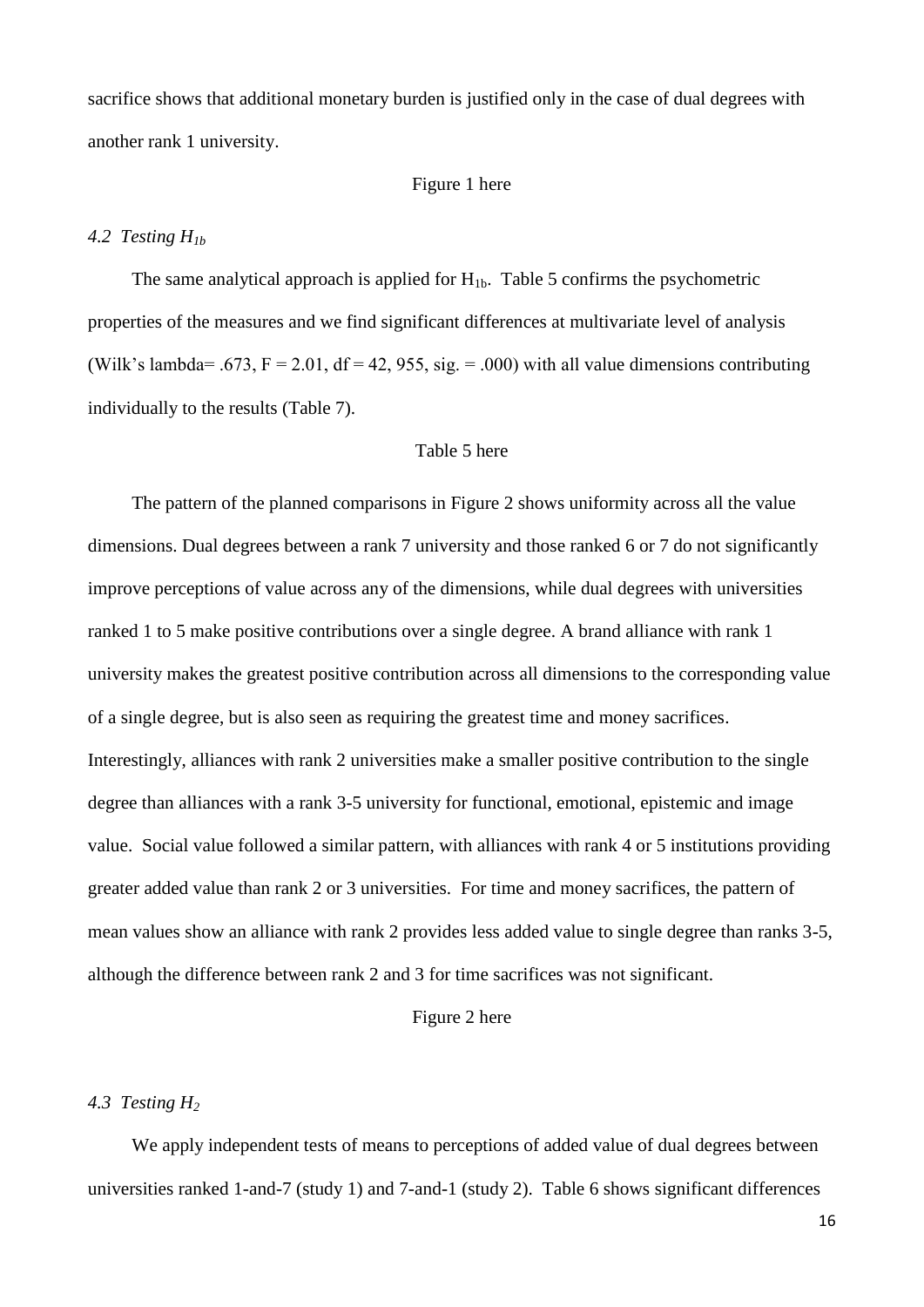in the predicted direction for all the value dimensions. The greatest difference is in social value, followed by (in order): functional, emotional, image and epistemic value. A greater time sacrifice is perceived than money. Respondents evaluating a low rank single degree (context) perceive greater added value/sacrifices for a dual degree between the context and a high rank partner than respondents evaluating a high rank context who partners with a low rank university for the dual degree.

# Table 6 here

# **5. Discussion and implications**

This study responds to a lack of empirical research relating to HE branding and, specifically, to the absence of insight into dual degrees offered by two (or more) universities. Conceptualising dual degrees as brand alliances, the research is embedded in attitude accessibility and signalling theories and considers evidence of added value over a single degree as a characteristic of a successful brand alliance. University rankings are treated as proxies for brand equity, the study takes a customer value perspective of brand alliances and by focusing on perceptions of added value rather than equity outcomes, the results capture a broader range of product utility and needs fulfilment. The study considers each dimension of customer value independently. Such a disaggregated approach is a more realistic presentation of customer attitudes, and aligns with recent papers that take a multidimensional view of brand perceptions (Berthon, Holbrook, Hulbert & Pitt 2007; Cho, Fiore & Russell, 2015). Parallel examination of dual degrees initiated by highest and lowest ranked universities with collaborating universities at multiple rank levels and partitioning evaluations into constituent criteria add to the novelty of the study, and demonstrates the importance of using multi-dimensional approaches to measuring value perceptions.

The research broadly shows that the added value of a dual degree by a high (low) ranked context university decline (increase) in line with the ranking of a lower (higher) ranked partner university, supporting  $H_{1a}$  and  $H_{1b}$ . The findings are consistent with past research finding that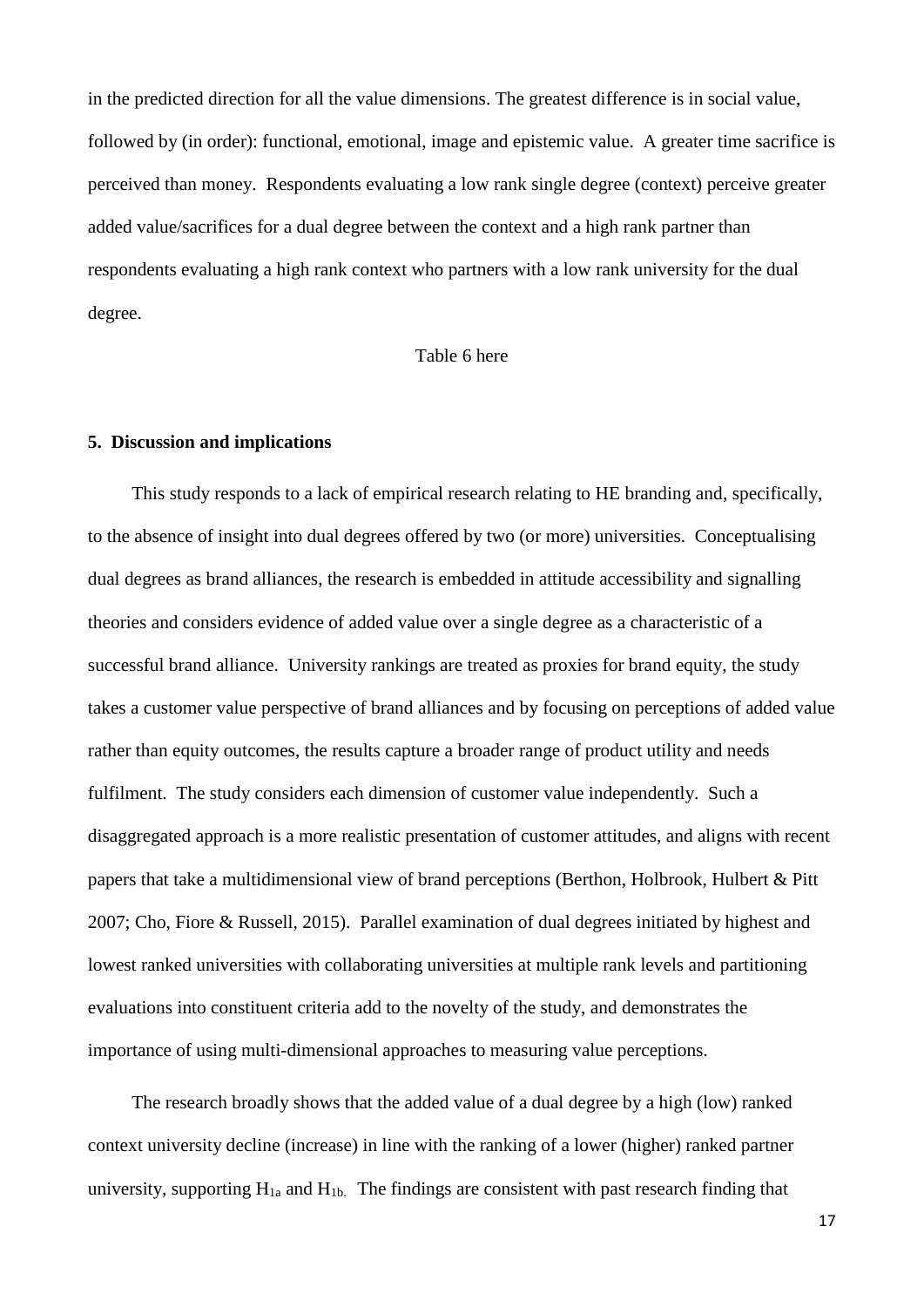partner brand equity influences perceptions of the brand alliance (Ahn, Kim & Forney 2009; Besharat 2010, Washburn et al., 2000; 2004). The results reveal differing relationships between university equity levels (i.e., rankings) and specific value dimensions (e.g., functional, emotional, money). Across all criteria for dual degrees initiated by a lowest ranked university, collaborations with universities ranked 5 or higher resulted in perceptions of added value significantly higher to those of a single degree offered by the initiating university or a dual degree with a university ranked 6 or 7. There is asymmetry in the results from a dual degree initiated by a highest ranked university. Three pattern groups are identified. For the functional and money dimensions, added value to a single degree is generated only through alliances with another rank 1 university (singular alliance). Dual degrees between the two highest ranked universities are perceived as having the capacity to deliver utilitarian added value. Students perceive the combined effects of two top ranked universities makes a positive contribution to job prospects (functional) and are willing to make greater monetary sacrifices (money) to achieve such future benefits. Collaborations with universities ranked 1 or 2 result in positive contributions to perceptions of a similar single degree for emotional and time dimensions, which represent elements of value intrinsic to the student. Compared to utilitarian benefits, dual degrees with a wider rank spectrum of university partners lead to increased pride and self-belief perceptions (emotional) and appreciation for the need for greater investment in study time and willingness to sacrifice socialisation activities (time). Dual degrees with the widest rank spectrum (ranked as low as 4 or 5) of partner universities generate perceptions of added value for the epistemic, social and image dimensions. Dual degrees between high to middle ranked universities (ranks 1 through 4) enhance perceptions of knowledge acquisition (epistemic), referent endorsement (social) and reputational association (image) which collectively denote benefits related to personal status.

The study finds that the added benefit of a brand alliance partnership is greater for the lower ranked brand than the higher ranked one  $(H<sub>2</sub>)$ . For a low rank university, partnering with another low ranked university provides no added value over a single degree. Perceptions of added-value of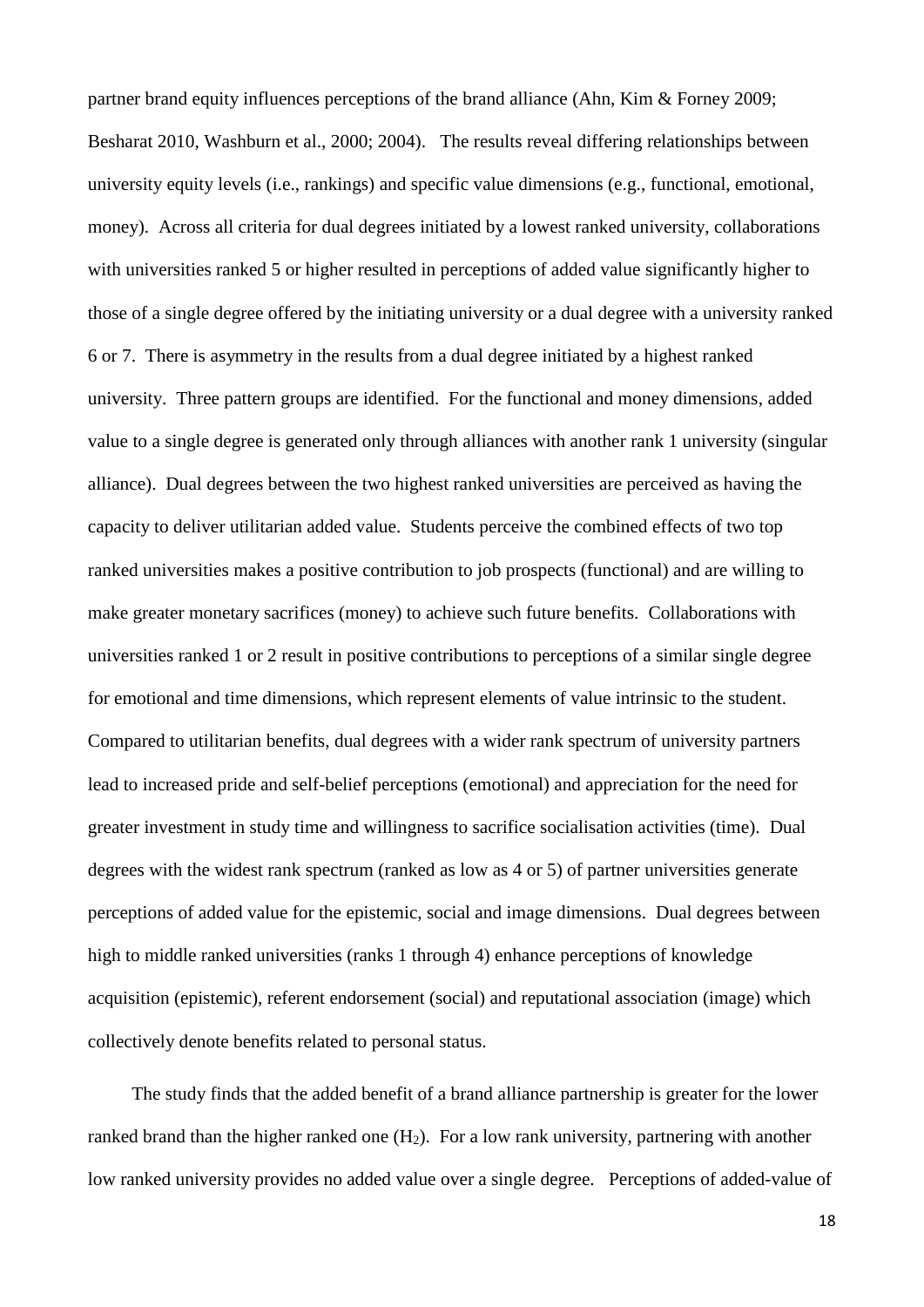a dual degree between low (context)-high (partner) are significantly higher to those between high (context)-low (partner) ranked universities. In contrast to order effects theory (Li and He, 2013) these findings do not suggest added value is necessarily dictated by the context brand. Research on asymmetrical brand alliances indicates that the weaker equity partner benefits more from an alliance (Kalafatis et al., 2012; Levin and Levin, 2000). The results reveal substantive added value for the context university which joins with a high ranked partner, particularly functional value and social value. This is intuitively appealing. Few potential students possess knowledge of a university degree beyond ranking (e.g. Southampton is a 'top' institution), location and basic programme content, which often appears identical to other institutions. The lack of information about the quality of the dual degree and difficulty in assessing less tangible aspects of value (e.g. epistemic) suggest that greater weight will be placed on potential career opportunities and reputational benefits coming from the high ranked university.

In addition to addressing an overlooked area of research, brand alliances between universities, evidence of interaction effects between brand equity (rank position) of the alliance initiator and evaluation criteria extends knowledge in the general brand alliance literature. Examination of the results between high-high and low-low pairings strengthens the proposed moderating effects of brand equity. The literature offers unequivocal support for the positive impact of brand fit on evaluations of brand alliances (Bluemelhuber et al., 2007; Lafferty, 2007; Lafferty, Goldsmith and Hult, 2004; Simonin and Ruth, 1998). The resulting prediction that dual degrees between similarly high or low ranked universities result in significantly added value over corresponding single degrees is supported only for high ranked universities (moderation effects). The differential contribution of the evaluation criteria to the added value of a brand alliance (confounding effects) confirms concern over the application of unidimensional or overall measures of brand alliances and supports the disaggregate approaches by James et al. (2006) and Kalafatis et al. (2014). An unplanned outcome is the alignment of specific dimensions of value: functional with money,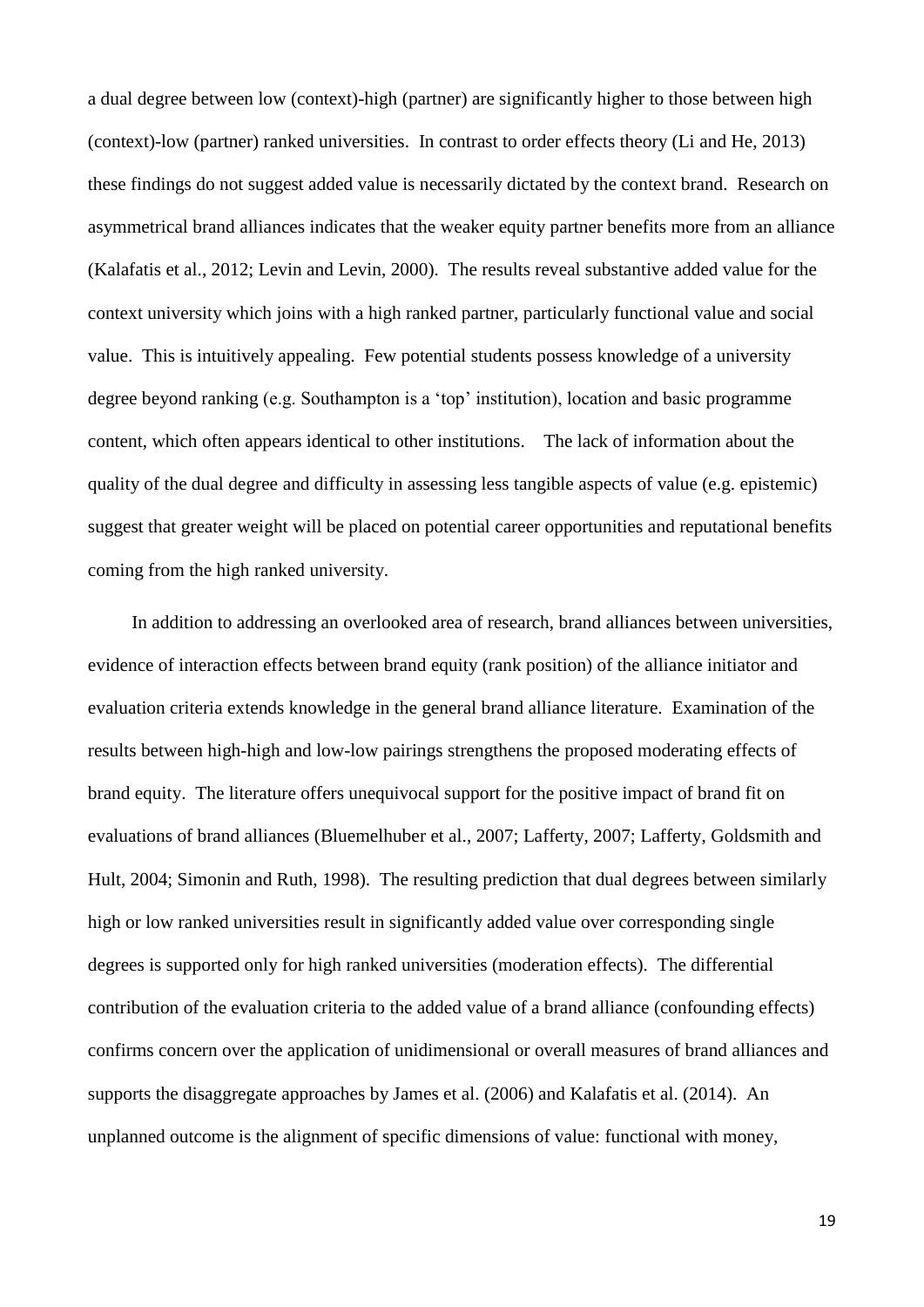emotional with time and epistemic with social and image (Bennett and Ali-Choudhary, 2009, propose a broadly comparable classification).

The findings also inform practice. For the lowest ranked universities the determining factor is the rank position of the collaborating university rather than the value proposition(s) of the dual degree, and the findings discourage the pursuit of such qualifications. Dual degrees in collaboration with similarly ranked universities are unlikely to generate perceptions of added value compared to single degrees irrespective of the value proposition and therefore will not attract students. Unless there are specific complementary strengths, it is unlikely that lowest ranked universities will obtain agreement by significantly higher ranked universities to embark on a joint qualification.

The results offer encouragement to dual degrees initiated by the highest ranked universities and provide guidance in partner selection. Alliances with equal rank universities is the recommended option for dual degrees based on functional benefits (e.g., career advancement or financial). When the focus is intrinsic benefits (e.g., emotional) dual degrees between similarly perceived partner universities can deliver added value. Dual degrees with an extended range of partners (all but the lowest ranked universities) deliver added value related to personal status (e.g., self-belief and social acceptance). Although this study examines name order effects only between the highest and lowest rank universities, the findings suggest that it would be wise for the highest ranked university to appear first, regardless of the level of partner. This is consistent with predictions of signalling theory where a highly ranked institution would not embark on a dual degree of questionable quality due to the potential negative reputational consequences.

The following limitations frame the findings and offer opportunities for further research. The findings are predicated on the assumption that rankings are analogous to brand equity and the application of a specific type of cluster analysis on a single set of data. Confirmation of the results is needed though application of different brand equity measures and implementation of diverse clustering approaches on alternative (league) tables. The assumed equivalence of universities within a specific cluster needs to be tested. Further research should consider the impact of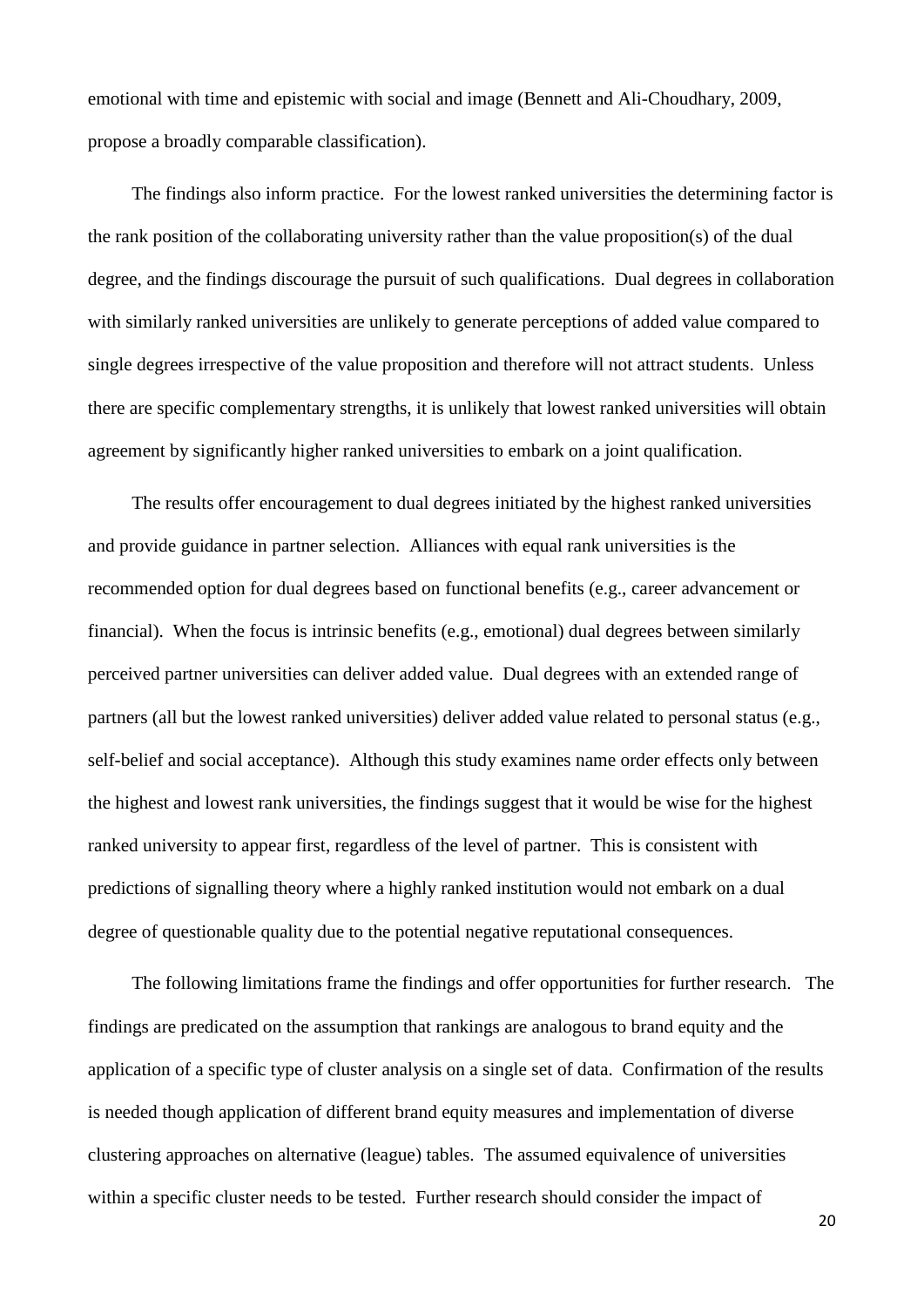governmental activities and legislation (e.g., differential fees and student repayment schemes). The impact of relationship marketing activities (e.g., efforts to build brand associations, individual and shared experiences) on value perceptions is under-researched (Sirdeshmukh, Singh & Sabol, 2002) and should be considered. The presence of confounding effects due to lack of differentiation between subject areas and types of degrees merits further attention. Surveying students who selected a dual in preference to a single degree will confirm the external validity of the findings. The calibration of the results for brand alliances initiated by universities in intermediate (i.e., not 1 or 7) rank groups will provide further insight. Future studies could include explicit measures of brand fit between the collaborating universities and examine spill-over effects. The focus on the UK HE educational domain limits the generalisability of the results. International joint degrees have been encouraged by policy makers as "a core tool for institutional development" and a "huge opportunity to foster mobility and facilitate the strategic positioning of institutions and networks" (Tauch, 2005). Inclusion of dual degrees between UK and overseas universities is an important area for future research. Recent studies have highlighted the importance of country image fit to brand alliance perceptions (Lee, Lee and Lee, 2013; Li and He 2013), particularly where brand familiarity is low (Bluemelhuber, Carter and Lambe, 2008). Given the paucity of supply-side research (Gammoh and Voss 2013; Newmeyer, Venkatesh & Chatterjee, 2013), future studies could look at value drivers from a university perspective. Finally, confirmatory research is needed for the proposed alignment of the value dimensions under the utilitarian (functional and money), extrinsic (emotional and time) and personal status (epistemic, social and image) classifications.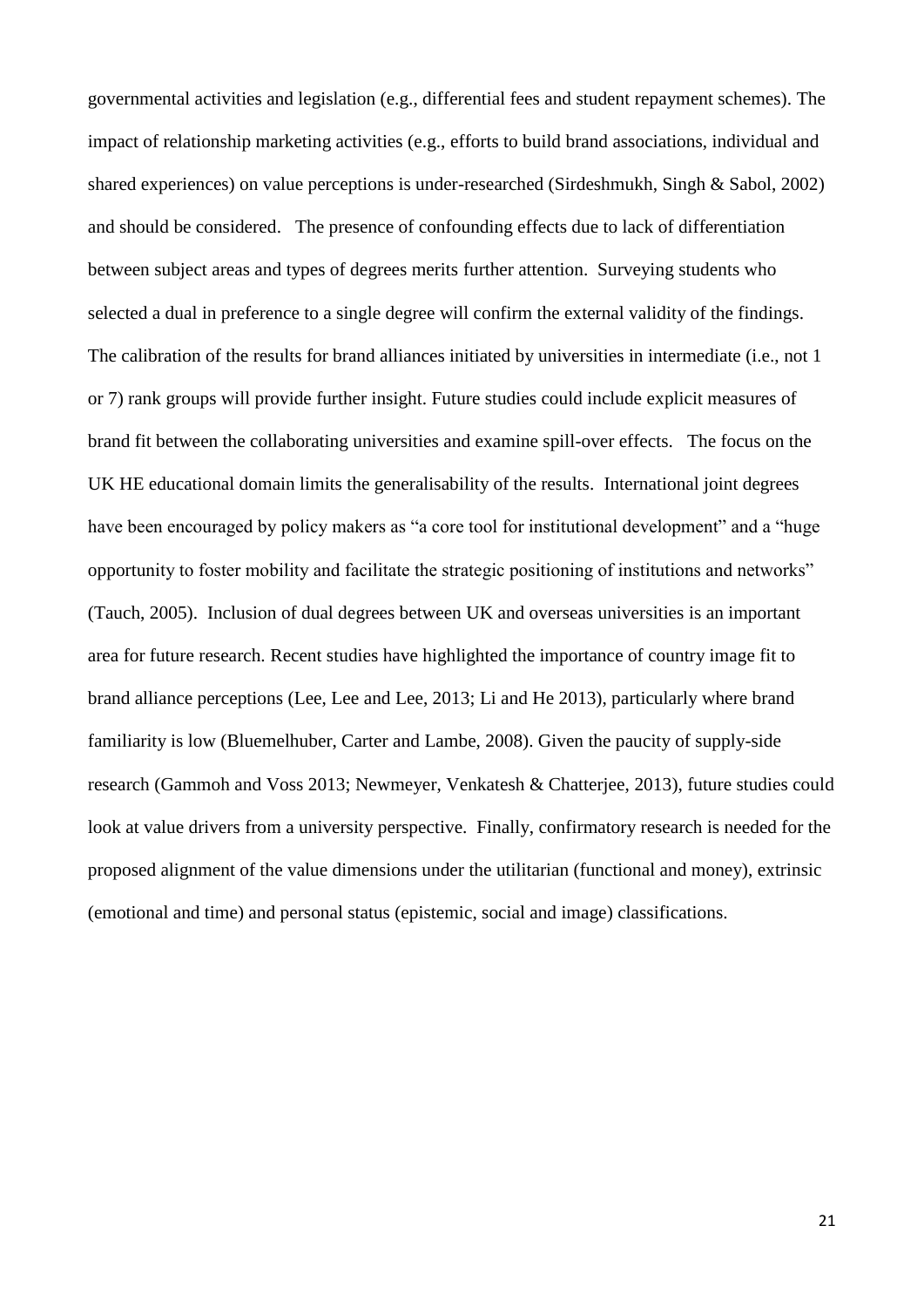## **References**

- Aaker, J.L. (1997). Dimensions of brand personality. *Journal of Marketing Research*, 34: 347-356.
- Ahn, S., Kim, H. & Forney, J.A. (2009) Co-marketing alliances between heterogeneous industries: examining perceived match-up effects in product, brand and alliance levels. *Journal of Retailing and Consumer Services*, 16: 477-485.
- Anderson, N.H. (1981). *Foundations of Information Integration Theory*. Academic Press: New York.
- Anderson, J.R. & Bower, G.H. (1973). *Human Associative Memory*. V. H. Winston & Sons: Oxford
- Babin, B.J. & James, K.W. (2010). A brief retrospective and introspective on value. *European Business Review*, 22:471–478.
- Bennett, R. & Ali-Choudhury, R. (2009). Prospective students' perceptions of University brands: An empirical study. *Journal of Marketing for Higher Education*, 19:85-107.
- Berthon, P., Holbrook, M.B., Hulbert, J.M. & Pitt, L. (2007). Viewing brands in multiple dimensions. *MIT Sloan Management Review*, 48(2): 37-43.
- Besharat, A. (2010). How co-branding versus brand extensions drive consumers' evaluations of new products: a brand equity approach. *Industrial Marketing Management*, 39(8):1240-1249.
- Bluemelhuber, C., Carter, L. L., & Lambe, C. J. (2007). Extending the view of brand alliance effects: An integrative examination of the role of country of origin. *International Marketing Review*, 24(4):427–443.
- Bouten, L.M., Snelders, D. & Hultink, E.J. (2011). The impact of fit measures on the consumer evaluation of new co-branded products. *Journal of Product Innovation Management*, 28(4):455- 469.
- Brookes, M. (2003). Higher education: Marketing in a quasi-commercial service industry. *International Journal of Nonprofit and Voluntary Sector Marketing*, 8(2):134-142.
- Bunzel, D. (2007). Universities sell their brands. *Journal of Product and Brand Management*, 162):152-153.
- Carvalho, S.W. & Mota, M.de O. (2010). The role of trust in creating value and student loyalty in relational exchanges between higher education institutions and their students. *Journal of Marketing for Higher Education*, 20:145–165.
- Chan, K.O. & Cheng, S. (2012). Consumer perceptions of branding alliances of educational institutions and hotels in Hong Kong. *International Journal of Business and Management*, 7(21): 92-105.
- Chapleo, C. (2010a). What defines "successful" university brands? *International Journal of Public Sector Management*, 23(2):169-183.
- Chapleo, C. (2010b). Branding a university?; adding real value or 'smoke and mirrors'?, In: M. Molesworth, R Scullion & E. Nixon (eds). *The Marketisation of Higher Education and Students as Consumers*, pp. 101-114, Routledge: London
- Chapleo, C. (2011). Exploring rationales for branding a university: Should we be seeking a measure of branding in UK universities? *Journal of Brand Management*, 18(6):411-422.
- Cho, E., Fiore, A.M. & Russell, D.W. (2015). Validation of a Fashion Brand Image Scale Capturing Cognitive, Sensory and Affective Associations: Testing its Role in an Extended Brand Equity Model. *Psychology & Marketing*, 32(1): 28-48.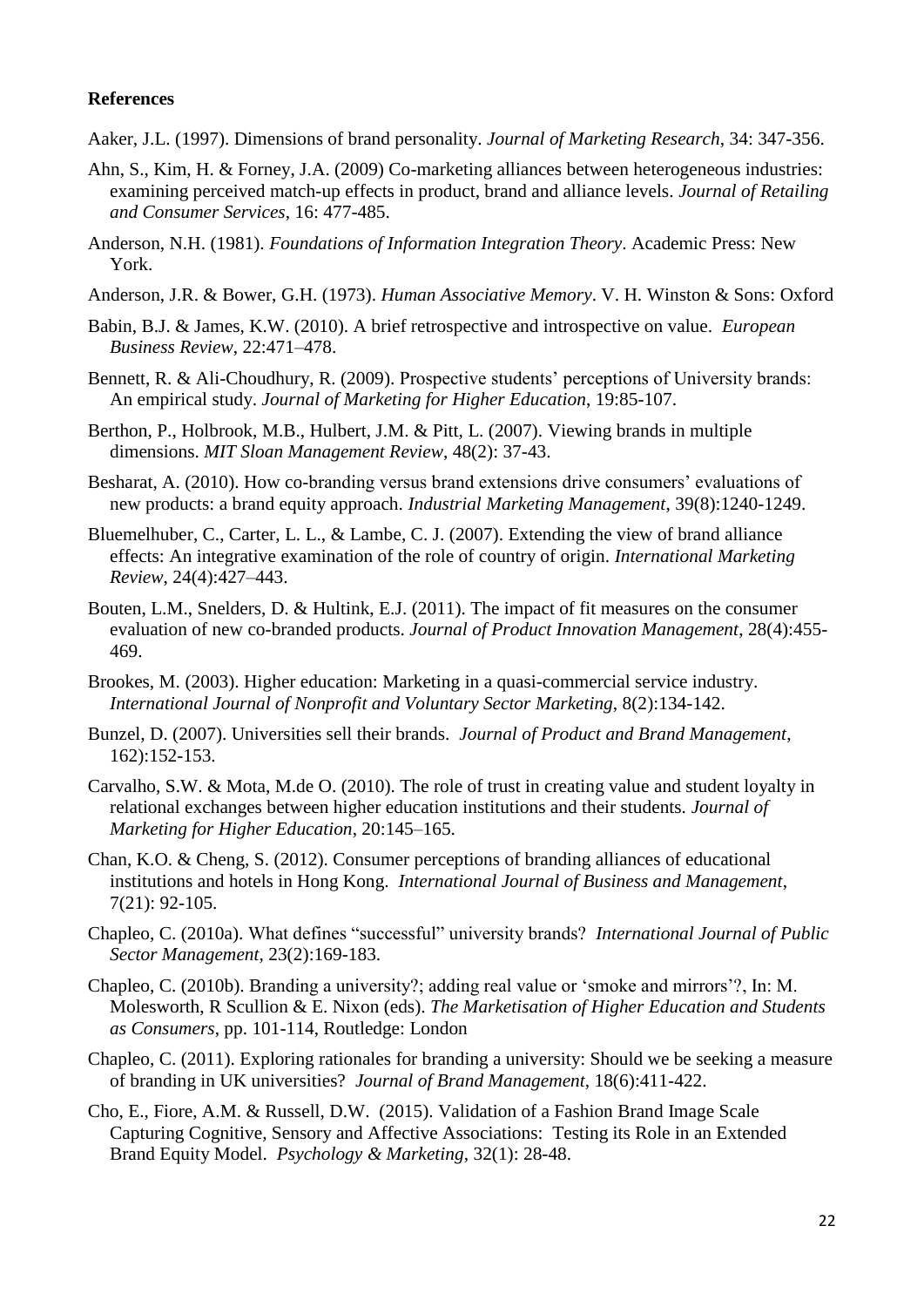- Chung, E., & McLarney, C. (2000). The classroom as a service encounter: suggestions for value creation. *Journal of Management Education*, 24:484–500.
- Cunha, M.C. Jr., Forehand, M.R. & Angle, J.W. (2015). Riding coattails: When co-branding helps versus hurts less-known brands. *Journal of Consumer Research*, 41(5):000-000.
- Curtis T., Abratt, R & Minor, W. (2009). Corporate brand management in higher education: The case of ERAU. *Journal of Product and Brand Management*, 18(6):404-413.
- Delgado-Ballester, E. & Hernandez-Esallardo, M. (2008). Building online brands through brand alliances in internet*. European Journal of Marketing*, 42(9/10):954-976.
- Desai, K.K. & Keller, K.L. (2002). The effects of ingredient branding strategies on host brand extendibility. *Journal of Marketing*, 66(1):73-93.
- Dillman, D.A., Smyth, J.D. & Christina, L.M. (2009). *Internet, Mail, and Mixed-mode Surveys: The Tailored Design Method*. 3rd ed., John Wiley & Sons:Hoboken, NJ
- Doyle, P. & Stern P. (2006). *Marketing Management and Strategy*, 4<sup>th</sup> ed., Prentice Hall: Harlow
- Erevelles, S., Horton, V. & Fukawa, N. (2008). Understanding B2C brand alliances between manufacturers and suppliers. *Marketing Management Journal*, 18(2):32-46.
- Fang, X., and Misra, S. (2002). The effect of brand alliance portfolio on the perceived quality of an unknown brand. *Advances in Consumer Research*, 29:519-520.
- Fang, X., Gammoh, B.S. & Voss, K.E. (2013). Building brands through brand alliances: combining warranty information with a brand ally. *Journal of Product & Brand Management*, 22(2): 153- 160.
- Fazio, R.H. (1986). How do attitudes guide behaviour? In J.R.M. Sorrentino & E.T. Higgins (Eds.).*Handbook of motivation and cognition*, 1:204-243. New York: Guilford Press.
- Fornell, C. & Larcker, D.F. (1981). Evaluating structural equation models with unobservable variables and measurement error. *Journal of Marketing Research*, 18(1):39-50.
- Gammoh, B.S. & Voss, K.E. (2013). Alliance competence: the moderating role of valence of alliance experience. *European Journal of Marketing*, 47(5/6): 964-986.
- Galli, M. & Gorn, G. (2011). Unconscious transfer of meaning to brands. *Journal of Consumer Psychology*, 21(3): 215-225.
- Gammoh, B.S., Voss, K.E. & Chakraborty, G. (2006). Consumer evaluation of brand alliance signals. *Psychology & Marketing*, 23(6): 465-486.
- Gibbs, P. (2002). From the invisible hand to the invisible hand shake marketing higher education. *Research in Post-Compulsory Education*, 7(3):323-335.
- Gibbs, P. (2007). Marketing and education A class or a synergy in time? *Journal of Business Research*, 60:1000-1002.
- Gray, J. B., Fam, S. K., & Llandes, A. V. (2003). Branding universities in Asian markets. *Journal of Product Brand Management*, 12(2):108-120.
- Hemsley-Brown, J. & Goonawardana, S. (2007). Brand harmonization in the international higher education market. *Journal of Business Research*, 60:942-948.
- Hemsley-Brown, J. & Oplatka, I. (2006). Universities in a competitive global marketplace. *International Journal of Public Sector Management*, 19(4):316-338.
- Helmig, B., Huber, J. A. & Leeflang, P. S. H. (2008) Co-branding: The State of the Art. *Schmalenbach Business Review*, 60, October, 359-377.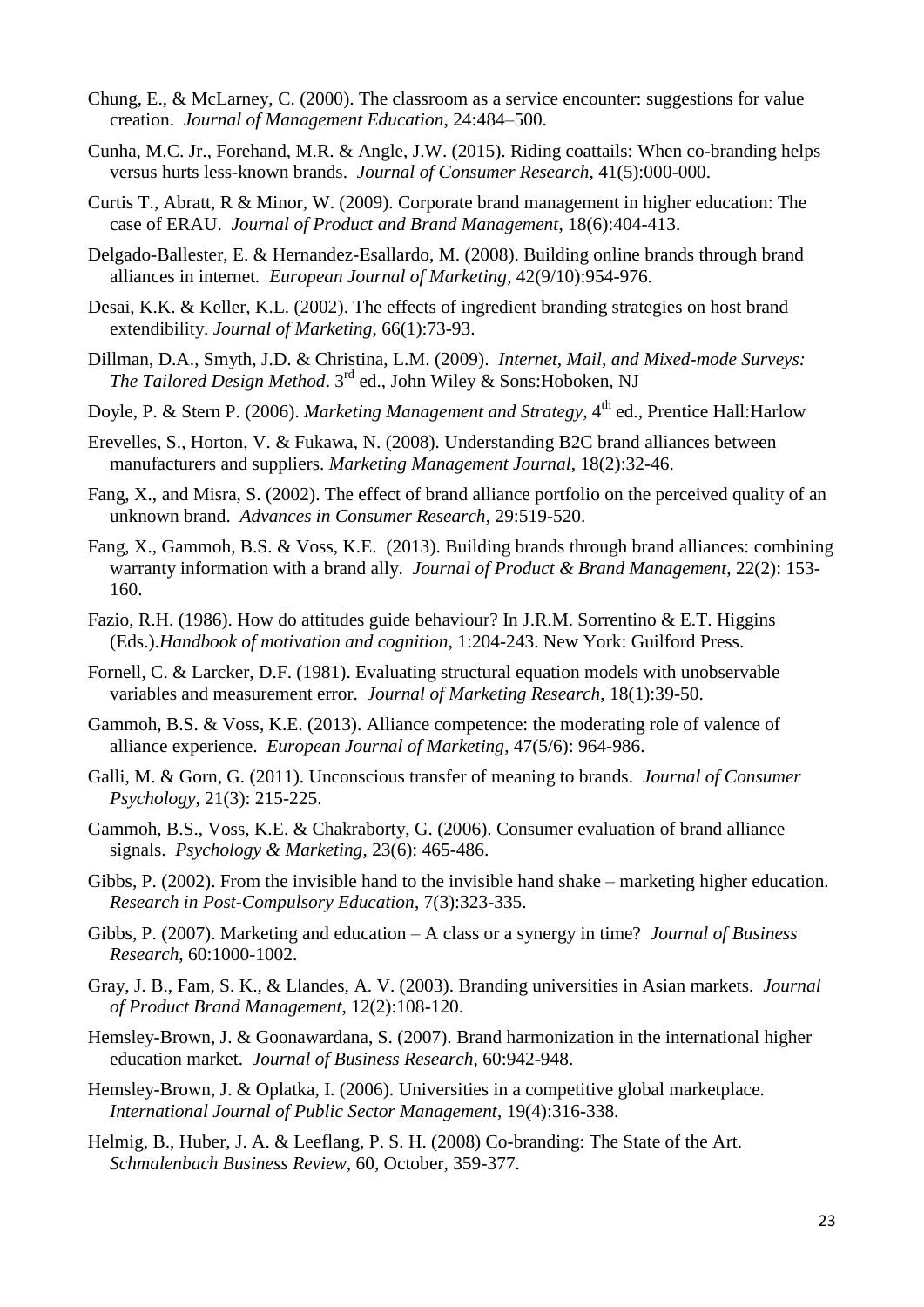- Hillyer, C. & Tikoo, S. (1995). Effect of cobranding on consumer product evaluations. *Advances in Consumer Research*, 22: 123-127.
- Houston, D.A. & Fazio, R.H. (1989). Biased processing as a function of attitude accessibility: making objective judgments subjectively. *Social Cognition*, 7(Spring):51-66.
- Huber, J-A. (2005). Co-Branding als Strategieoption der Marken politik, Wiesbaden: Gabler.
- James, D., Lyman. M. & Foreman, S.K. (2006). Does the tail wag the dog? Brand personality in brand alliance evaluation, *Journal of Product & Brand Management*, 15(3):173–183.
- *Journal of Marketing for Higher Education* (2014)*,* Special Issue on Branding in Higher Education,  $24(1)$ .
- Kalafatis, S., Remizova,, N. Riley, D. and Singh, J. (2012). The differential impact of brand equity on B2B co-branding," *Journal of Business and Industrial Marketing*, 27(8): 623-634.
- Kalafatis, S.P. Riley, D. & Singh, J. (2014). Context effects in the evaluation of business-tobusiness brand alliances. *Industrial Marketing Management*, 43:322-334.
- Keller, K.L. (1993). Conceptualizing, measuring and managing customer-based brand equity. *Journal of Marketing*, 57(1):1-22.
- Keller, K.L. (2003). Brand synthesis: the multidimensionality of brand knowledge. *Journal of Consumer Research*, 29(4):595-600.
- Khanna, M., Jacob, I. & Yadav, N (2014, Identifying and analyzing touchpoints for building a higher education brand. *Journal of Marketing for Higher Education*, 24(1):122-143.
- Kirmani, A. & Rao, A.R. (2000). No pain, no gain: A critical review of the literature on signaling unobservable product quality. *Journal of Marketing*, 64(2):66-79.
- Lafferty, B.A. (2007). The relevance of fit in a cause–brand alliance when consumers evaluate corporate credibility. *Journal of Business Research*, 60(5):447–453.
- Lafferty, B.A., Goldsmith, R.E., & Hult, G.T. M. (2004). The impact of the alliance on the partners: A look at cause–brand alliances. *Psychology and Marketing*, 21(7):509–531.
- Lebar, E., Buehler, P., Keller, K.L., Sawicka, M. Aksehirili, Z., & Keith, R., (2005). Brand equity implications of joint branding programs. *Journal of Advertising Research*, 45(4): 413-425.
- Ledden, L., Kalafatis, S.P. & Mathioudakis, A. (2011). The idiosyncratic behaviour of service quality, value, satisfaction and intention to recommend in Higher Education: An empirical examination. *Journal of Marketing Management*, 27(11-12):1232-1260.
- Ledden, L., Kalafatis, S.P. & Samouel, P. (2007). An empirical examination of the relationship between personal values and perceived value of education. *Journal of Business Research*, 60(9):965-974.
- Lee, J.K., Lee, B-K. & Lee, W-N. (2013) Country-of-origin fit's effect on consumer product evaluation in cross-border strategic brand alliance. *Journal of Business Research*, 66(3):354-363.
- Levin, A. (2002). Contrast and assimilation processes in consumers' evaluations of dual brands. *Journal of Business and Psychology*, 17(1): 145-154.
- Levin, A. M., Davis, J. C., & Levin, I. P. (1996). Theoretical and empirical linkages between consumers' responses to different branding strategies. In K. Corfman, & J. Lynch (Eds.). *Advances in Consumer Research*, (pp. 296-300). Association for Consumer Research, Provo, UT, 23.
- Levin, I. P., & Levin, A. M. (2000). Modeling the role of brand alliances in the assimilation of product evaluations. *Journal of Consumer Psychology*, 9(1): 43-52.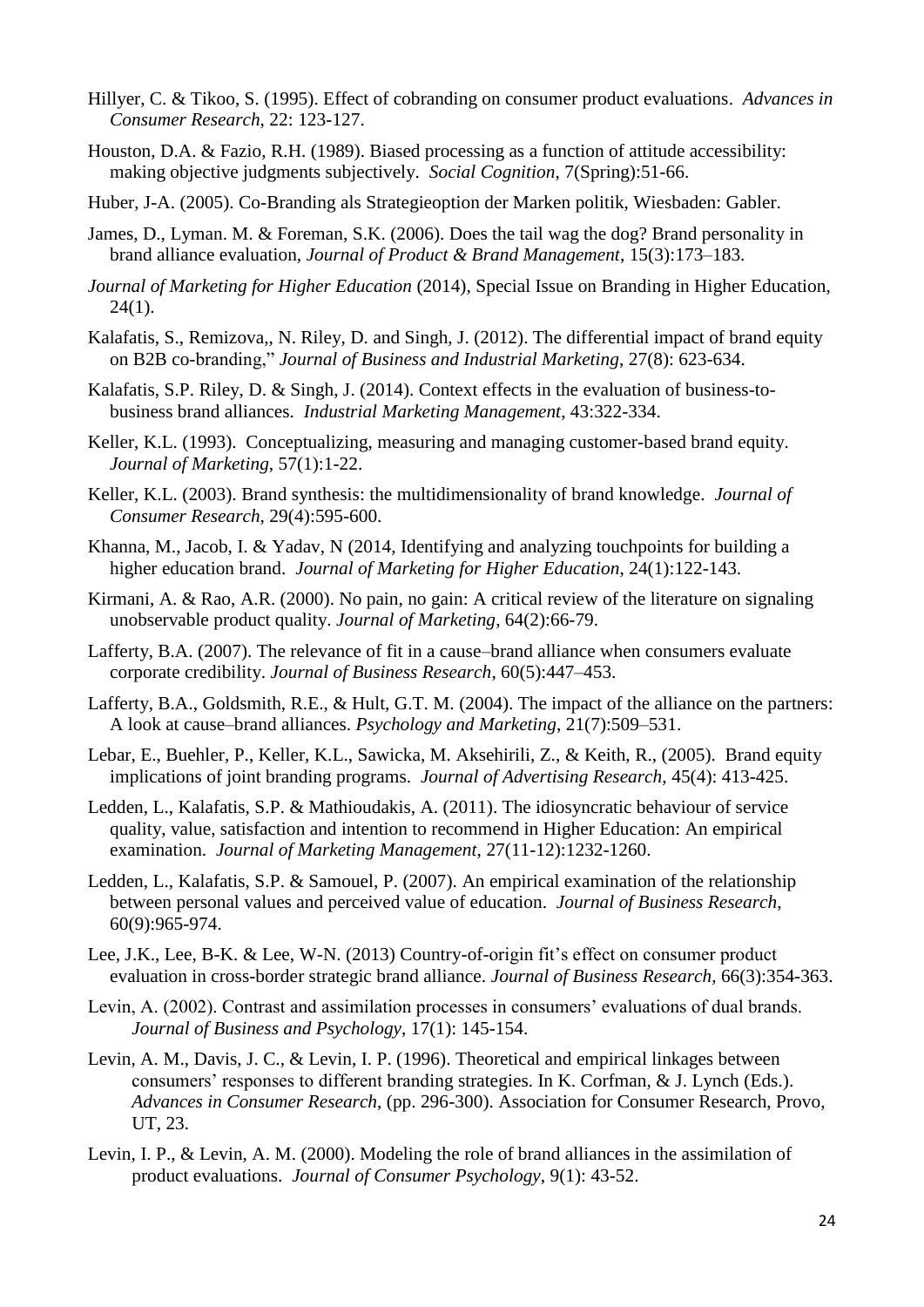- Li, Y. & He, H. (2013). Evaluation of international brand alliances: Brand order and consumer ethnocentrism. *Journal of Business Research*, 66(1): 89-97.
- McCarthy, M.S. & Norris, D.G. (1999). Improving competitive position using branded ingredients. *Journal of Product & Brand Management*, 8:267-283.
- Melewar, T.C. & Akel, S. (2005). The role of corporate identity in the higher education sectors: A case study. *Corporate Communications: An International Journal*, 10(1):41-57.
- Miller, J.M. & Krosnick, J.A. (1998, The impact of candidate name order on election outcomes. *The Public Opinion Quarterly*, 62(3):291-330.
- Molesworth, M., Nixon, E. & Scullion, R. (2009). Having, being and higher education: the marketisation of the university and the transformation of the student into consumer. *Teaching in Higher Education*, 14:277–287.
- Newmeyer, C.E., Venkatesh, R. and Chatterjee, R. (2014). Cobranding arrangements and partner selection: a conceptual framework and managerial guidelines. *Journal of the Academy of Marketing Science*, 42(2):103-118.
- Ng, I.C.L. & Forbes, J. (2009). Education as service: the understanding of university experience through the service logic. *Journal of Marketing for Higher Education*, 19:38–64
- Norris, D.G. (1992). Ingredient branding: a strategy option with multiple beneficiaries. *Journal of Consumer Marketing*, 9(3):19-31.
- Norris, D.G. (1993). Intel inside: branding a component in a business market. *Journal of Business and Industrial Marketing*, 8(1):14-24.
- Park, C. W., Jun, S.Y., & Shocker, A. D. (1996). Composite branding alliances: an investigation of extension and feedback effects. *Journal of Marketing Research*, 33(4):453-466.
- Park, C.W., Milberg, S. & Lawson , R. (1991) Evaluation of brand extensions: the role of product feature similarity and brand concept consistency. *Journal of Consumer Research*, 18(2):185-193.
- Pinar, M., Trapp, P., Girard, T. & Boyt, E.T. (2011). Utilizing the brand ecosystem framework in designing branding strategies for higher education. *International Journal of Educational Management*, 25(7):724-739.
- Rao, A. R., & Ruekert, R. W. (1994). Brand alliances as signals of product quality. *Sloan Management Review*, 36(1):87-97.
- Rao, A. R., Qu, L., & Ruekert, R. W. (1999). Signaling unobservable product quality through a brand ally. *Journal of Marketing Research*, 36(2):258-268.
- Samu, S., Krishnan, H.S. & Smith, R.E. (1999). Using advertising alliances for new product introduction: interactions between product complementarity and promotional strategies. *Journal of Marketing*, 63: 57-74.
- Sánchez-Fernández, R. & Iniesta-Bonillo, M.Á. (2007). The concept of perceived value: A systematic review of the research. *Marketing Theory*, 7:427–451.
- Sánchez-Fernández, R. & Iniesta-Bonillo, M.Á. (2009). Efficiency and quality as economic dimensions of perceived value: conceptualisation, measurement, and effect of satisfaction. *Journal of Retailing and Consumer Services*, 16:425–433.
- Simonin, B. L. & Ruth, J. A. (1998). Is a company known by the company it keeps? Assessing the spillover effects of brand alliances on consumer brand attitudes. *Journal of Marketing Research*, 35(February):30-42.
- Sirdeshmukh, D., Singh, J. & Sabol, B. (2002). Consumer trust, value and loyalty in relational exchanges. *Journal of Marketing*, 66(1): 15-37.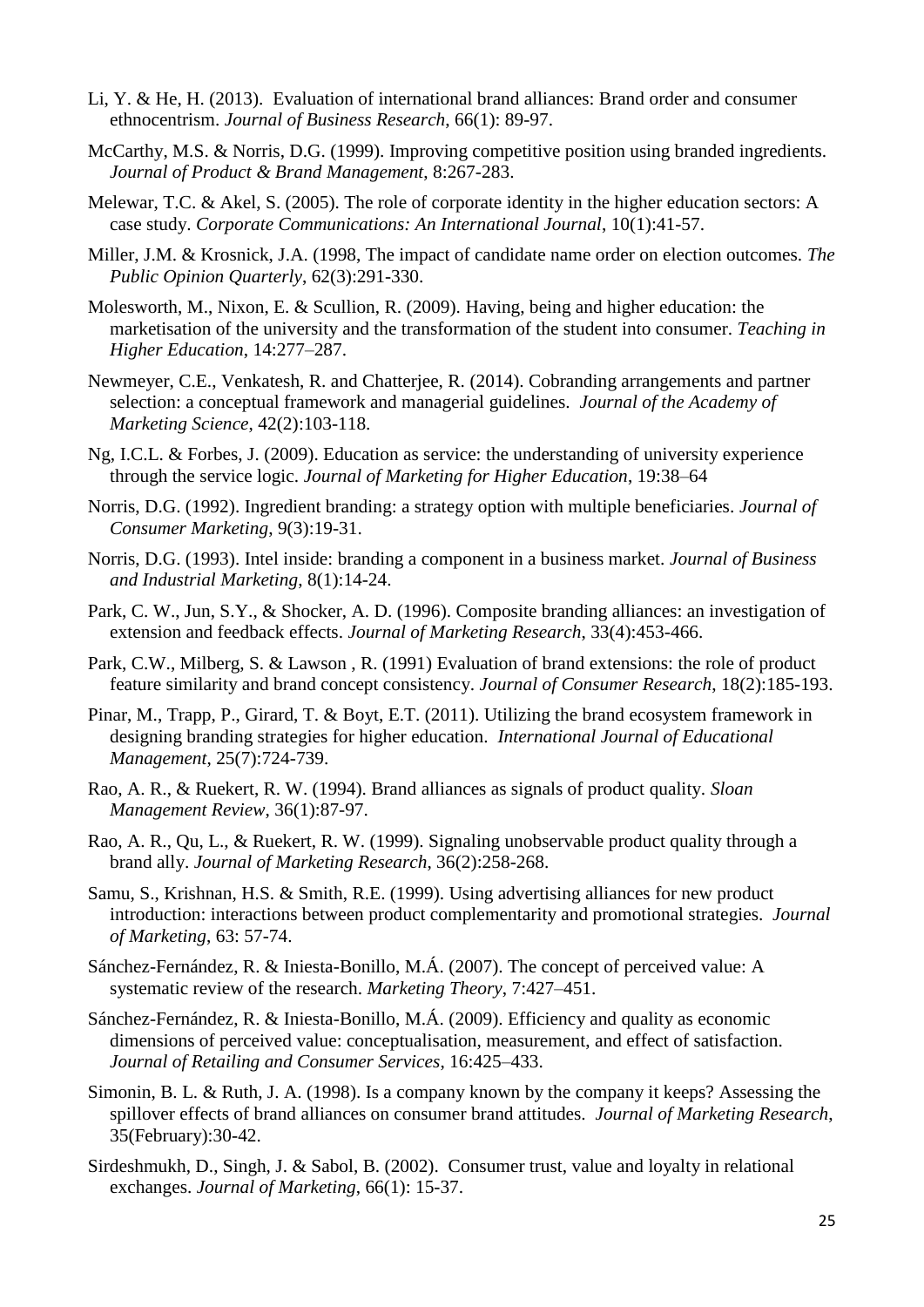- Tauch, C. (2005), 'The Bologna Process: state of implementation and external dimension' in Muche, F. (ed.), Opening up to the Wider World: The External Dimension of the Bologna Process, ACA Papers on International Cooperation in Education, Bonn, Lemmens Verlags- & Mediengessellschaft.
- Vaidyanathan, R. & Aggarwal, P. (2000). Strategic brand alliances: implications of ingredient branding for national and private label brands. *Journal of Product & Brand Management*, 9:214-228.
- Venkatesh, R. & Mahajan, V. (1997). Products with branded components: an approach to premium pricing and partner selection. Marketing Science, 16(2):146-165.
- Votolato, N.L. & Unnava, H.R. (2006). Spillover of negative information on brand alliances. *Journal of Consumer Psychology*, 16(2):196-202.
- Voss, K.E. & Gammoh, B.S. (2004). Building brand through brand alliances: does a second ally help? Marketing Letters, 15(2/3):147-159.
- Wæraas, A. & Solbakk, N.M. (2009). Defining the essence of a university: Lessons from higher education branding. *Higher Education*, 57:449-462.
- Washburn, J.H., Till, B.D. & Priluck, R. (2000). Co-branding: brand equity and trial effects. *Journal of Consumer Marketing*, 17(7):591-604.
- Washburn, J.H., Till, B.D. & Priluck, R. (2004). Brand alliance and customer-based brand-equity effects. *Psychology & Marketing*, 21(7):487-508.
- Woodall, T. (2003). Conceptualising 'value for the customer': An attributional, structural and dispositional analysis. *Academy of Marketing Science Review*, 1–31.
- Zeithaml, V.A. (1988). Consumer perceptions of price, quality and value: a means–end model and synthesis of evidence. *Journal of Marketing*, 52:2–22.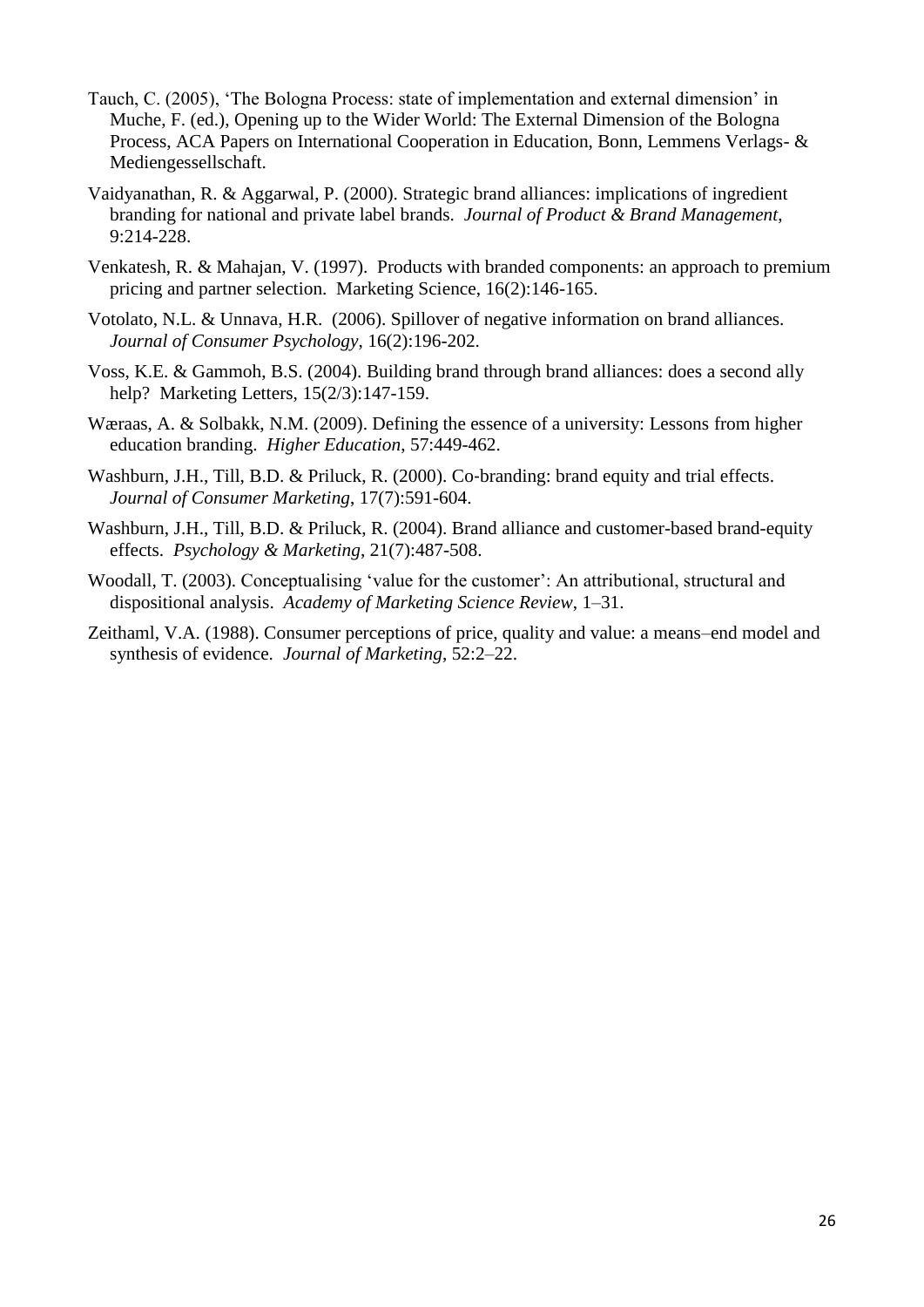# **Appendix 1 – Operationalisations of the value dimensions**

## **Functional**

No brand alliance – Getting a degree from <University X> will:

Brand alliance – Think about getting a joint degree from  $\langle$ University X $\rangle$  and  $\langle$ University Y $\rangle$  as

compared to a degree from  $\langle$ University X $\rangle$  alone. For each of the benefits below, would the joint degree be better or worse than the single degree?

- allow me to earn a good salary
- allow me to achieve my career goals
- lead to promotion in my current/future job
- represent investment in my future
- contribute to my personal development

### **Epistemic**

No brand alliance – During my studies at  $\langle$ University X $\rangle$ , I expect that:

Brand alliance – Compared to a degree from <University X> alone, during my studies for a joint degree from <University X> and <University Y>, I expect that:

- the content of a course will keep me interested
- to learn new things on the course
- the content of a course will contribute greatly to my education
- valuable input from the lecturers and other academic staff

### **Social**

No brand alliance – Obtaining a degree from  $\langle$ University X $\rangle$  will be viewed positively by:

Brand alliance – Compared to a degree from  $\langle$ University X $\rangle$  alone, obtaining a joint degree from  $\langle$ University X $>$  and  $\langle$ University Y $>$  will be viewed positively by:

- people who are important to me
- people who influence what I do
- my current/future employer
- my family and friends

#### **Emotional**

No brand alliance – Getting a degree from  $\langle$ University X $\rangle$  will:

Brand alliance – Compared to a degree from  $\leq$ University X $>$  alone, getting a joint degree from <University X> and <University Y> will:

- make me feel proud
- boost my confidence
- fulfil an ambition
- given me a sense of self-achievement

#### **Image**

No brand alliance – Considering the image of  $\langle$ University X $\rangle$ :

- The reputation of  $\langle$ University X $>$  will increase the value of my degree
- $\bullet$  I believe that employers have positive things to say about <University X>
- $\bullet$  I have heard positive things about <University X>
- $\bullet$  I believe that <University X> has a good reputation

Brand alliance – Compared to a single degree from  $\langle$ University X $\rangle$ :

- how will the reputation of  $\langle$ University X $\rangle$  and  $\langle$ University Y $\rangle$  affect the value of the joint degree?
- what will employers think about the joint degree between  $\langle$ University X $\rangle$  and  $\langle$ University Y $\rangle$
- what word-of-mouth do you expect to hear about the joint degree?
- what reputation do you think the joint degree will have?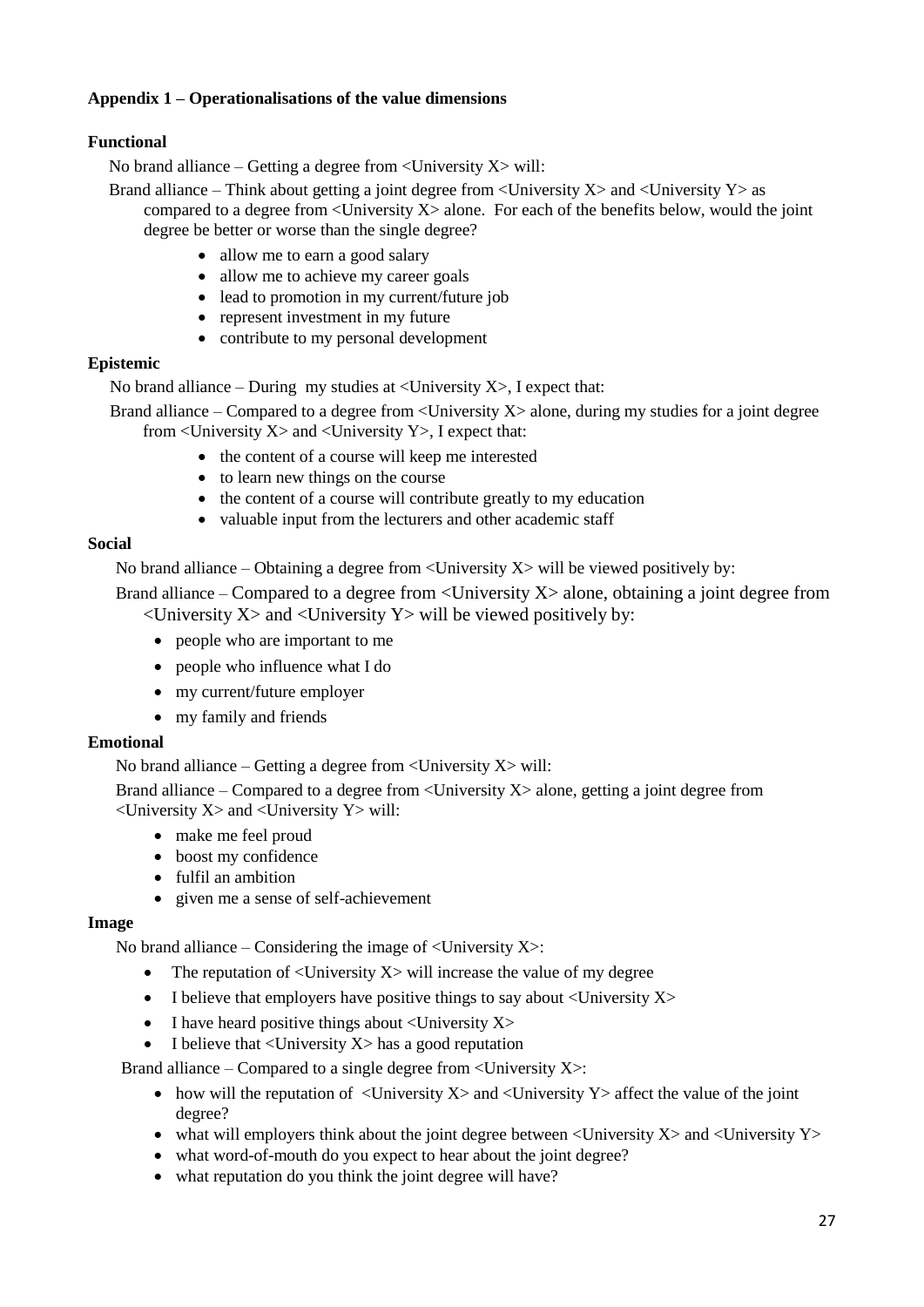# **Time**

No brand alliance – In order to complete a degree from  $\langle$ University X $>$  I will need to:

Brand alliance – Compared to a single degree from <University X>, in order to complete a joint degree from  $\langle$ University X $>$  and  $\langle$ University Y $>$  I will need to:

- give up some hobbies and pastimes
- reduce the time I spend with my family
- reduce the time I spend with my friends

# **Money**

No brand alliance

- $\bullet$  I will be happy to make financial sacrifices for a degree from <University X>
- The fees I will have to pay for the degree at  $\langle$ University X $\rangle$  are reasonable
- I believe that the quality of a degree from  $\langle$ University X $\rangle$  justifies the expense
- Any student debt incurred studying for a degree from  $\langle$ University X $\rangle$  is worth it

Brand alliance – Compared to a degree from  $\langle$ University  $X \rangle$  alone:

- I will be happy to make financial sacrifices for a joint degree from  $\langle$ University X $\rangle$  and <University Y>
- the fees I will have to pay for a joint degree at from <University  $X >$  and <University  $Y >$
- the quality of the joint degree from  $\langle$ University X $\rangle$  and  $\langle$ University Y $\rangle$ will justify the expense.
- the student debt incurred for a joint degree from  $\langle$ University X $>$  and  $\langle$ University Y $>$  will be a good investment.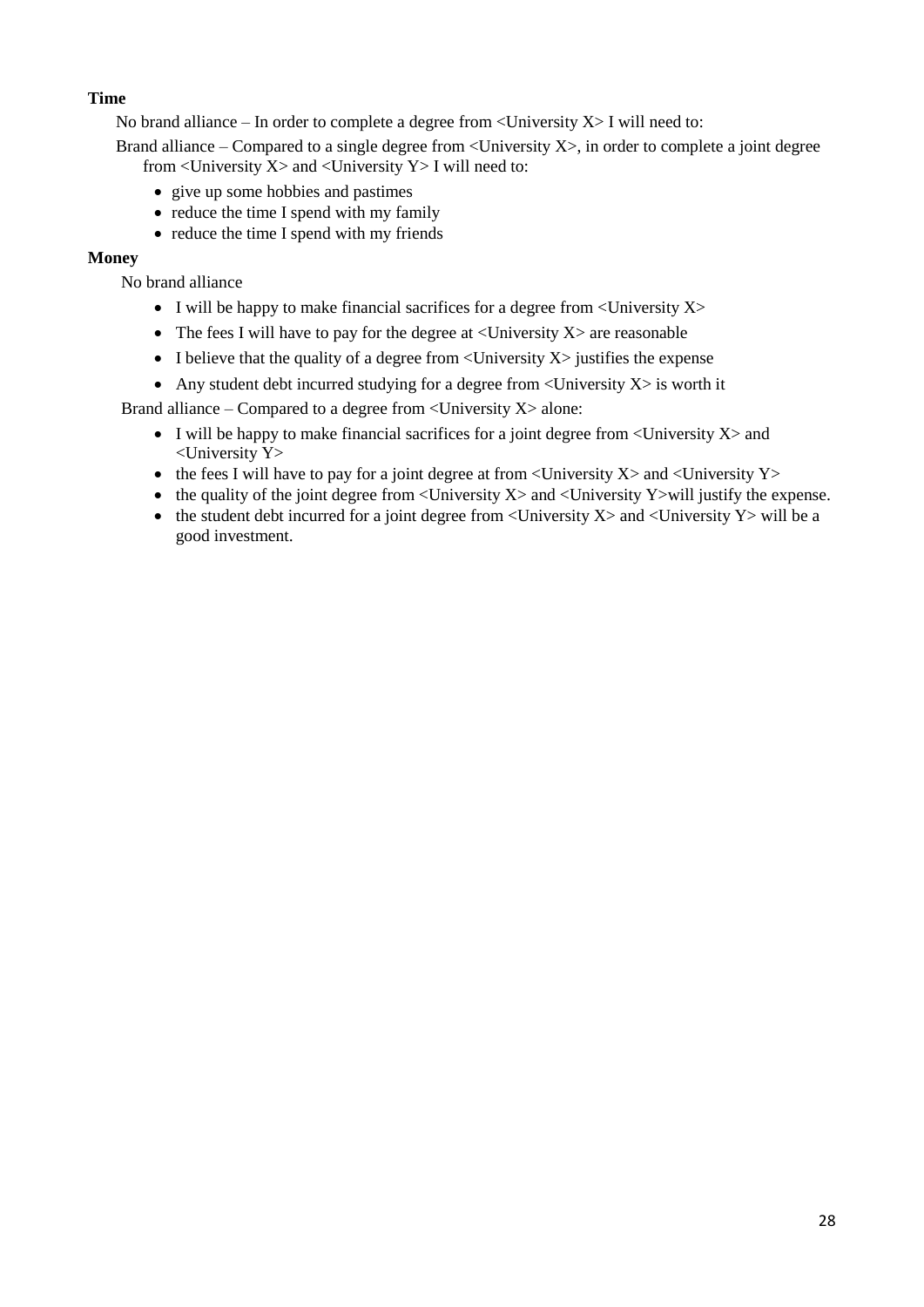| Number         | Calinski/Harabasz | Duda/Hart   |          |  |  |  |
|----------------|-------------------|-------------|----------|--|--|--|
| of clusters    | clusters pseudo-F | Je(2)/Je(1) | Pseudo T |  |  |  |
|                |                   |             | squared  |  |  |  |
| $\mathbf{1}$   |                   | 0.3095      | 252.16   |  |  |  |
| $\overline{2}$ | 252.16            | 0.3271      | 94.62    |  |  |  |
| 3              | 295.35            | 0.4271      | 87.21    |  |  |  |
| $\overline{4}$ | 299.77            | 0.3335      | 63.95    |  |  |  |
| 5              | 293.86            | 0.4714      | 52.71    |  |  |  |
| 6              | 277.17            | 0.3011      | 27.86    |  |  |  |
| $\overline{7}$ | 361.77            | 0.3081      | 35.92    |  |  |  |
| 8              | 382.49            | 0.2569      | 26.03    |  |  |  |
| 9              | 408.75            | 0.4642      | 24.24    |  |  |  |
| 10             | 432.51            | 0.6945      | 11.43    |  |  |  |
| 11             | 418.55            | 0.4712      | 12.35    |  |  |  |
| 12             | 405.80            | 0.7318      | 6.96     |  |  |  |
| 13             | 390.55            | 0.6490      | 8.11     |  |  |  |
| 14             | 378.25            | 0.6608      | 6.67     |  |  |  |
| 15             | 366.52            | 0.4013      | 5.97     |  |  |  |

Table 1: Cluster solution

Table 2: Number of universities and indicative cluster membership (numbers in each cluster)

| Cluster 1         | Cluster 2 | Cluster 3   | Cluster 4    | Cluster 5          | Cluster 6            | Cluster 7           |
|-------------------|-----------|-------------|--------------|--------------------|----------------------|---------------------|
| (8)               | (10)      | (15)        | (16)         | (28)               | (19)                 | (6)                 |
| Cambridge         | Lancaster | Surrey      | Loughborough | Coventry           | Northampton          | <b>West London</b>  |
| Oxford            | Exeter    | Heriot-Watt | Kent         | Derby              | Glyndwr              | Anglia Ruskin       |
| <b>St Andrews</b> | York      | UEA         | Leicester    | Portsmouth         | Gloucestershire      | London South        |
| Imperial          | Bath      | Birmingham  | Aston        | Bangor             | Middlesex            | Bank                |
| College           | Warwick   | Southampton | Reading      | <b>UWE Bristol</b> | <b>Staffordshire</b> | <b>Bedfordshire</b> |
| London            | Edinburgh | Nottingham  | City         | Hertfordshire      | Roehampton           | <b>Bucks New</b>    |
| School of         |           |             |              |                    |                      | University          |
| Economics         |           |             |              |                    |                      | London Met          |
| Durham            |           |             |              |                    |                      |                     |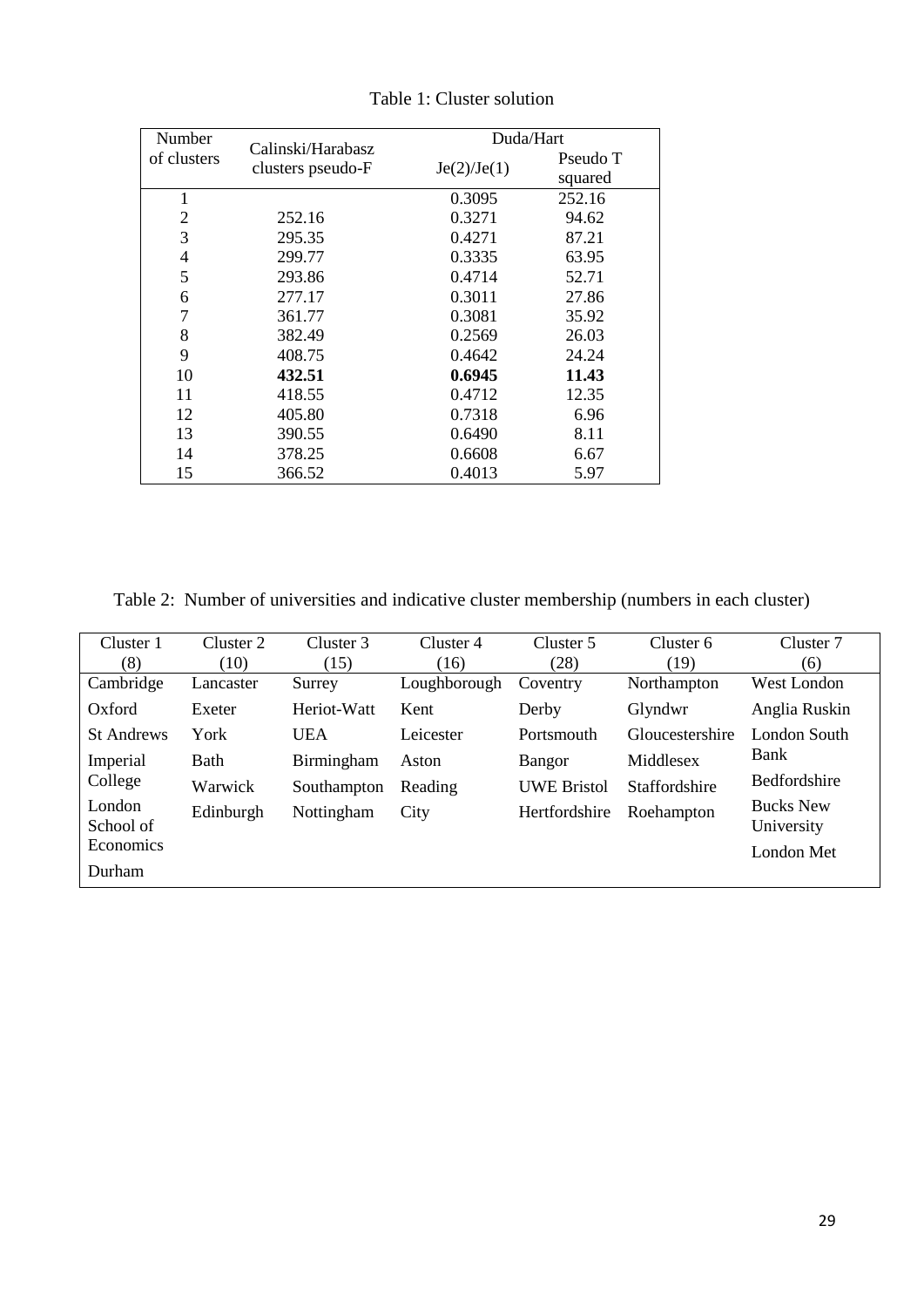|                       | Number of         | Demographics                                 |    |  |  |  |
|-----------------------|-------------------|----------------------------------------------|----|--|--|--|
|                       | replies           |                                              |    |  |  |  |
| Study 1               | Mean age 23 years |                                              |    |  |  |  |
|                       |                   | Male = 15 (14%), Female = 91 (86%)           |    |  |  |  |
|                       |                   | Studying = $28(26%)$ , Graduates = $78(74%)$ |    |  |  |  |
| No brand alliance     | 106               |                                              |    |  |  |  |
| <b>Brand alliance</b> |                   |                                              |    |  |  |  |
| Rank 1 and 1          | 32                | Rank 1 and 5                                 | 28 |  |  |  |
| Rank 1 and 2          | 30                | Rank 1 and 6                                 | 28 |  |  |  |
| Rank 1 and 3          | 30                | Rank 1 and 7                                 | 32 |  |  |  |
| Rank 1 and 4          | 32                |                                              |    |  |  |  |
| Study 2               |                   | Mean age 22 years                            |    |  |  |  |
|                       |                   | Male = $29(27\%)$ , Female = $79(73\%)$      |    |  |  |  |
|                       |                   | Studying = 36 (33%), Graduates = 72 (67%)    |    |  |  |  |
| No brand alliance     | 108               |                                              |    |  |  |  |
| Brand alliance        |                   |                                              |    |  |  |  |
| Rank 7 and 1          | 30                | Rank 7 and 5                                 | 31 |  |  |  |
| Rank 7 and 2          | 35                | Rank 7 and 6                                 | 30 |  |  |  |
| Rank 7 and 3          | 31                | Rank 7 and 7                                 | 28 |  |  |  |
| Rank 7 and 4          | 31                |                                              |    |  |  |  |
|                       |                   |                                              |    |  |  |  |

# Table 3: Number of replies and sample composition

Note: For a medium effect size and power of 0.80 with a level of significance of 0.05, the required total sample size is 231 (using GPower 3.0 software; Faul, Erdfelder, Lang and Buchner, 2007). This results in 33 observations per experimental condition, which is comparable to the cell sizes.

| Dimensions of value       | Functi | Emoti | Episte | Social | Image | Time | Effort                                                           | <b>CR</b> | <b>AVE</b> |
|---------------------------|--------|-------|--------|--------|-------|------|------------------------------------------------------------------|-----------|------------|
|                           | onal   | onal  | mic    |        |       |      |                                                                  |           |            |
| Functional                | .787   |       |        |        |       |      |                                                                  | .864      | .620       |
| Emotional                 | .642   | .764  |        |        |       |      |                                                                  | .848      | .583       |
| Epistemic                 | .328   | .459  | .811   |        |       |      |                                                                  | .884      | .657       |
| Social                    | .600   | .688  | .433   | .725   |       |      |                                                                  | .814      | .526       |
| Image                     | .686   | .590  | .414   | .598   | .834  |      |                                                                  | .899      | .696       |
| Time                      | .352   | .164  | .153   | .134   | .141  | .788 |                                                                  | .861      | .621       |
| Money                     | .391   | .356  | .089   | .343   | .438  | .466 | .882                                                             | .935      | .788       |
|                           |        |       |        |        |       |      | Off diagonal bivariate correlations, diagonal square root of AVE |           |            |
| <i>F</i> -value; $df = 6$ | 8.22   | 6.14  | 5.72   | 10.74  | 9.21  | 9.23 | 2.29                                                             |           |            |
| Sig.                      | .000   | .000  | .000   | .000   | .000  | .000 | .018                                                             |           |            |

Table 4: Study 1- Reliability and validity indexes off measure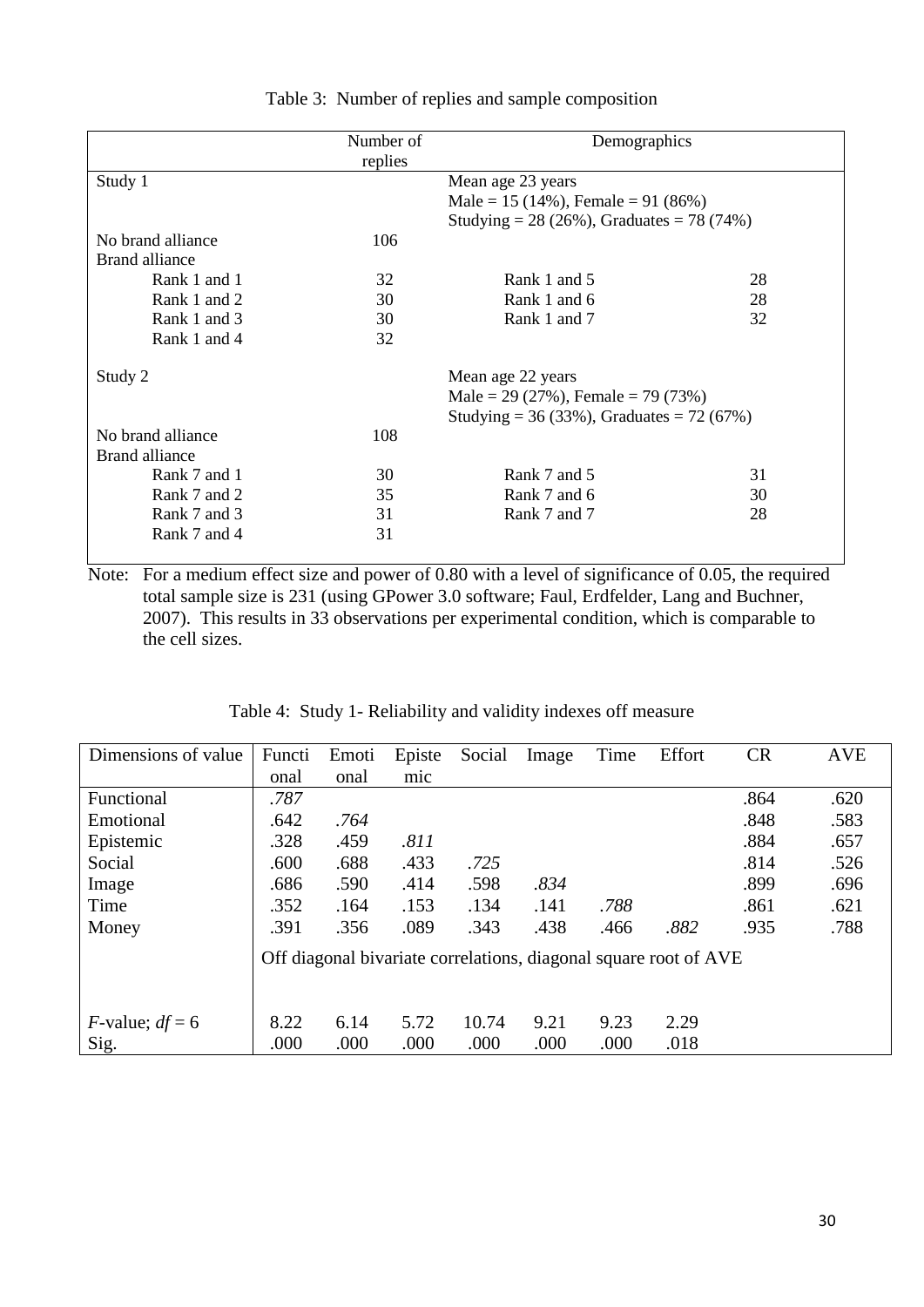

13  $12$  $11$  $\begin{array}{c} \text{Enoional} \\ \text{10} \end{array}$ No  $\bar{\mathrm{B}}\mathrm{A}$  $\overline{9}$ 8  $\overline{7}$ Rank 2 Rank 7 Rank 1 Rank 3 Rank 4 Rank 5 Rank 6 14 13  $12$ 11  $rac{1}{2}$  10  $\epsilon$  $\epsilon$  $\overline{7}$ No BA  $6\overline{6}$  $\overline{\phantom{a}}$ Rank 1 Rank 2 Rank 3 Rank 4 Rank 5 Rank 6 Rank 7 13  $12$  $11$  $\begin{tabular}{ll} Time \& Effort \\ & \circ \\ & \circ \end{tabular}$  $\epsilon$  $\overline{1}$ No  $BA$  $\epsilon$  $\overline{\phantom{0}}$ Rank 1 Rank 2 Rank 7 Rank 3 Rank 4 Rank 5 Rank 6

Note: Horizontal lines are mean values of a single degree and boxed areas depict homogeneous groups.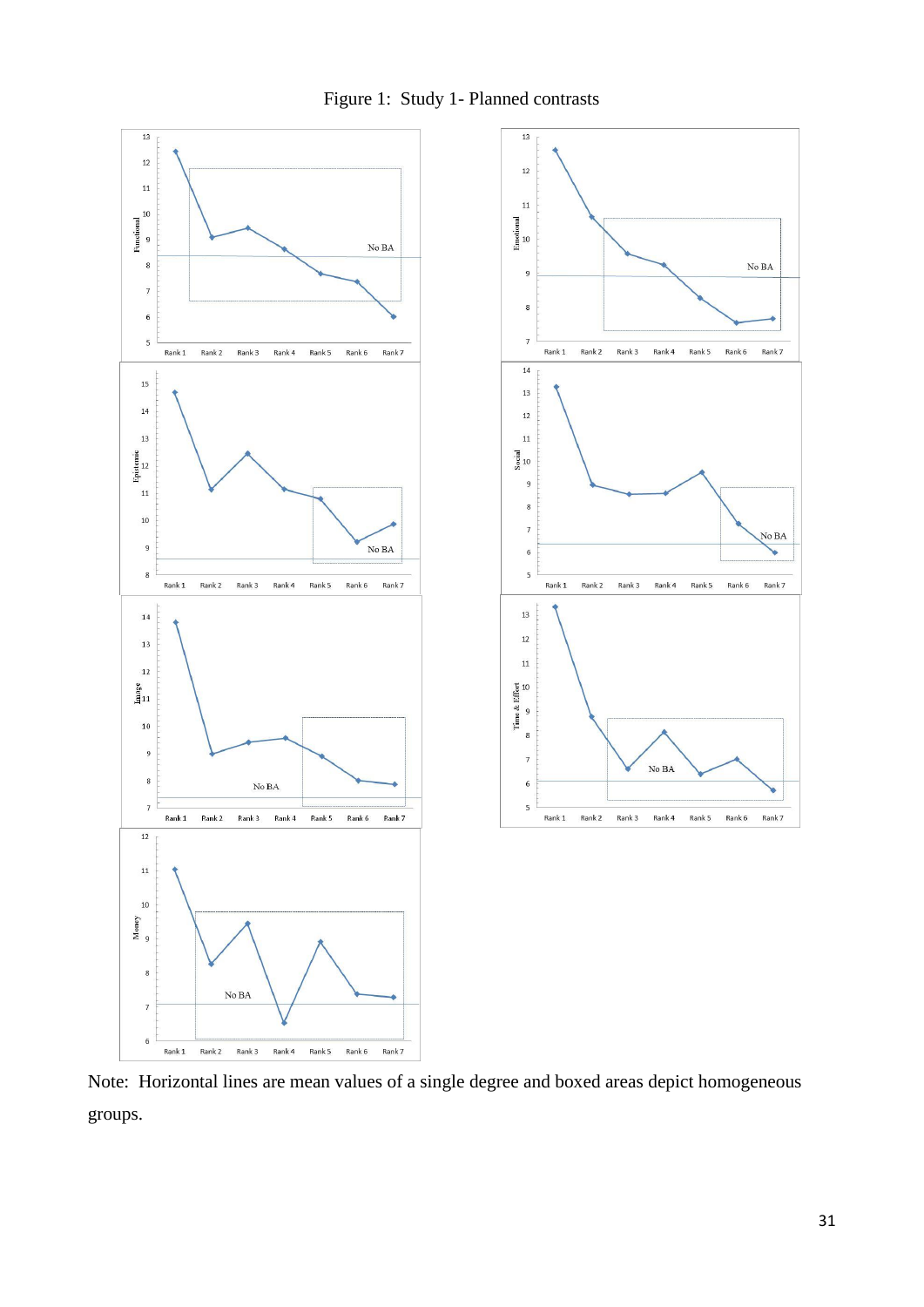| Dimensions of value       | Functi | Emoti | Episte | Social | Image | Time | Effort                                                           | <b>CR</b> | <b>AVE</b> |
|---------------------------|--------|-------|--------|--------|-------|------|------------------------------------------------------------------|-----------|------------|
|                           | onal   | onal  | mic    |        |       |      |                                                                  |           |            |
| Functional                | .857   |       |        |        |       |      |                                                                  | .917      | .734       |
| Emotional                 | .834   | .915  |        |        |       |      |                                                                  | .954      | .838       |
| Epistemic                 | .670   | .696  | .910   |        |       |      |                                                                  | .951      | .829       |
| Social                    | .756   | .831  | .720   | .909   |       |      |                                                                  | .950      | .826       |
| Image                     | .766   | .804  | .571   | .816   | .911  |      |                                                                  | .951      | .831       |
| Time                      | .517   | .541  | .513   | .582   | .590  | .754 |                                                                  | .837      | .568       |
| Money                     | .597   | .646  | .416   | .686   | .779  | .599 | .906                                                             | .948      | .820       |
|                           |        |       |        |        |       |      | Off diagonal bivariate correlations, diagonal square root of AVE |           |            |
| <i>F</i> -value; $df = 6$ | 5.26   | 6.18  | 4.58   | 6.97   | 4.54  | 5.17 | 5.13                                                             |           |            |
| Sig.                      | .000   | .000  | .000   | .000   | .000  | .000 | .000                                                             |           |            |

Table 5: Study 2 – Reliability and validity indexes of measures

Table 6: Comparing rank 1-and-7 with 7-and-1 dual degrees

| Dimensions of value | Mean values                              | t-value, df and sig. |                |
|---------------------|------------------------------------------|----------------------|----------------|
|                     | Rank 1 with Rank 7<br>Rank 7 with Rank 1 |                      |                |
| Functional          | 6.02                                     | 11.01                | 4.18, 60, .000 |
| Emotional           | 7.68                                     | 11.80                | 3.42, 60, .000 |
| Epistemic           | 9.38                                     | 11.56                | 1.71, 60, .046 |
| Social              | 5.99                                     | 11.87                | 4.93, 60, .000 |
| Image               | 7.38                                     | 10.71                | 2.59, 60, .006 |
| Time                | 5.22                                     | 10.78                | 4.09, 60, .000 |
| Money               | 7.29                                     | 11.06                | 2.62, 59, .006 |